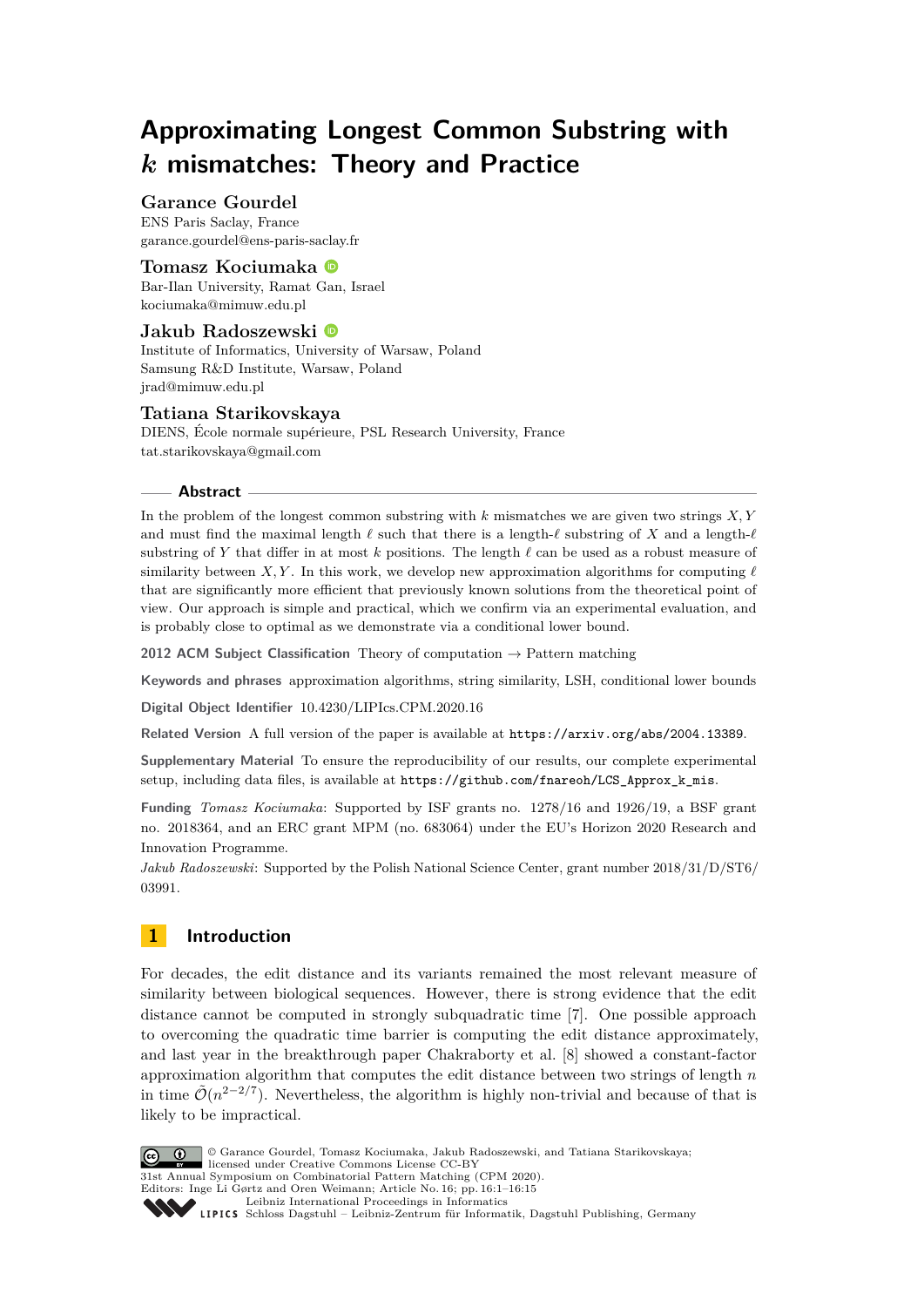#### **16:2 Approximating Longest Common Substring with** *k* **Mismatches**

A different approach is to consider alignment-free measures of similarities. Ideally, we want the measure to be robust and simple enough so that we could compute it efficiently. One candidate for such a measure is the length of the longest common substring with *k* mismatches. Formally, given two strings  $X, Y$  of lengths at most  $n$  and an integer  $k$ , we want to find the maximal length  $LCS_k(X, Y)$  of a substring of X that occurs in Y with at most k mismatches. Computing this value constitutes the LCS with *k* Mismatches problem.

The LCS with *k* Mismatches problem was first considered for  $k = 1$  [\[6,](#page-13-2) [13\]](#page-13-3), with current best algorithm taking  $\mathcal{O}(n \log n)$  time and  $\mathcal{O}(n)$  space. The first algorithm for the general value of *k* was shown by Flouri et al. [\[13\]](#page-13-3). Their simple approach used quadratic time and linear space. Grabowski [\[15\]](#page-13-4) focused on a data-dependent approach, namely, he showed two linear-space algorithms with running times  $\mathcal{O}(n((k+1)(\text{LCS}+1))^k)$  and  $\mathcal{O}(n^2k/\text{LCS}_k)$ , where LCS is the length of the longest common substring of  $X$  and  $Y$  and  $LCS_k$ , similarly to above, is the length of the longest common substring with *k* mismatches of *X* and *Y* . to above, is the length of the longest common substring with  $\kappa$  mismatches of  $\Lambda$  and  $\Lambda$ <br>Abboud et al. [\[1\]](#page-12-0) showed a  $k^{1.5}n^2/2^{\Omega(\sqrt{(\log n)/k})}$ -time randomised solution to the problem via the polynomial method. Thankachan et al. [\[24\]](#page-13-5) presented an  $\mathcal{O}(n \log^k n)$ -time,  $\mathcal{O}(n)$ -space solution for constant *k*. This approach was recently extended by Charalampopoulos et al. [\[10\]](#page-13-6) to develop an  $\mathcal{O}(n)$ -time and  $\mathcal{O}(n)$ -space algorithm for the case of  $LCS_k = \Omega(\log^{2k+2} n)$ .

On the other hand, Kociumaka, Radoszewski, and Starikovskaya [\[19\]](#page-13-7) showed that there is  $k = \Theta(\log n)$  such that the LCS with *k* Mismatches problem cannot be solved in strongly subquadratic time, even for the binary alphabet, unless the Strong Exponential Time Hypothesis (SETH) of Impagliazzo, Paturi, and Zane [\[16\]](#page-13-8) is false. This conditional lower bound implies that there is little hope to improve existing solutions to LCS with *k* Mismatches. To overcome this barrier, they introduced an approximation approach to LCS with *k* Mismatches, inspired by the work of Andoni and Indyk [\[4\]](#page-12-1).

 $\triangleright$  **Problem 1** (LCS with Approximately *k* Mismatches). *Two strings X,Y of length at most n, an integer k*, and a constant  $\varepsilon > 0$  *are given. Return a substring of X of length at least*  $LCS<sub>k</sub>(X, Y)$  *that occurs in Y with at most*  $(1 + \varepsilon) \cdot k$  *mismatches.* 

Kociumaka, Radoszewski, and Starikovskaya [\[19\]](#page-13-7) also showed that for any  $\varepsilon \in (0, 2)$  the LCS with Approximately *k* Mismatches problem can be solved in  $\mathcal{O}(n^{1+1/(1+\varepsilon)}\log^2 n)$  time and  $\mathcal{O}(n^{1+1/(1+\varepsilon)})$  space. Besides for superlinear space, their solution uses a very complex class of hash functions which requires  $n^{4/3+o(1)}$ -time preprocessing, and that is the underlying reason for the bounds on  $\varepsilon$ . In this work, we significantly improve the complexity of the LCS with Approximately *k* Mismatches problem and show the following results.

<span id="page-1-0"></span>**Theorem 2.** Let  $\epsilon > 0$  be an arbitrary constant. The LCS with Approximately *k* Mismatches *problem can be solved correctly with high probability:*

- 1) In  $\mathcal{O}(n^{1+1/(1+2\varepsilon)+o(1)})$  *time and*  $\mathcal{O}(n^{1+1/(1+2\varepsilon)+o(1)})$  *space assuming a constant-size alphabet;*
- **2)** *In*  $\mathcal{O}(n^{1+1/(1+\epsilon)} \log^3 n)$  *time and*  $\mathcal{O}(n)$  *space for alphabets of arbitrary size.*

Our first solution uses the Approximate Nearest Neighbour data structure [\[5\]](#page-13-9) as a black box. The definition of this data structure is extremely involved, and we view this result as more of a theoretical interest. On the other hand, our second solution is simple and practical, which we confirm by experimental evaluation (see Section [4](#page-8-0) for details).

<span id="page-1-1"></span>As a final remark, we note that a construction similar to the one used to show a lower bound for the LCS with *k* Mismatches problem [\[19\]](#page-13-7) gives a lower bound for LCS with Approximately *k* Mismatches. A proof of the following fact can be found in Section [5.](#page-11-0)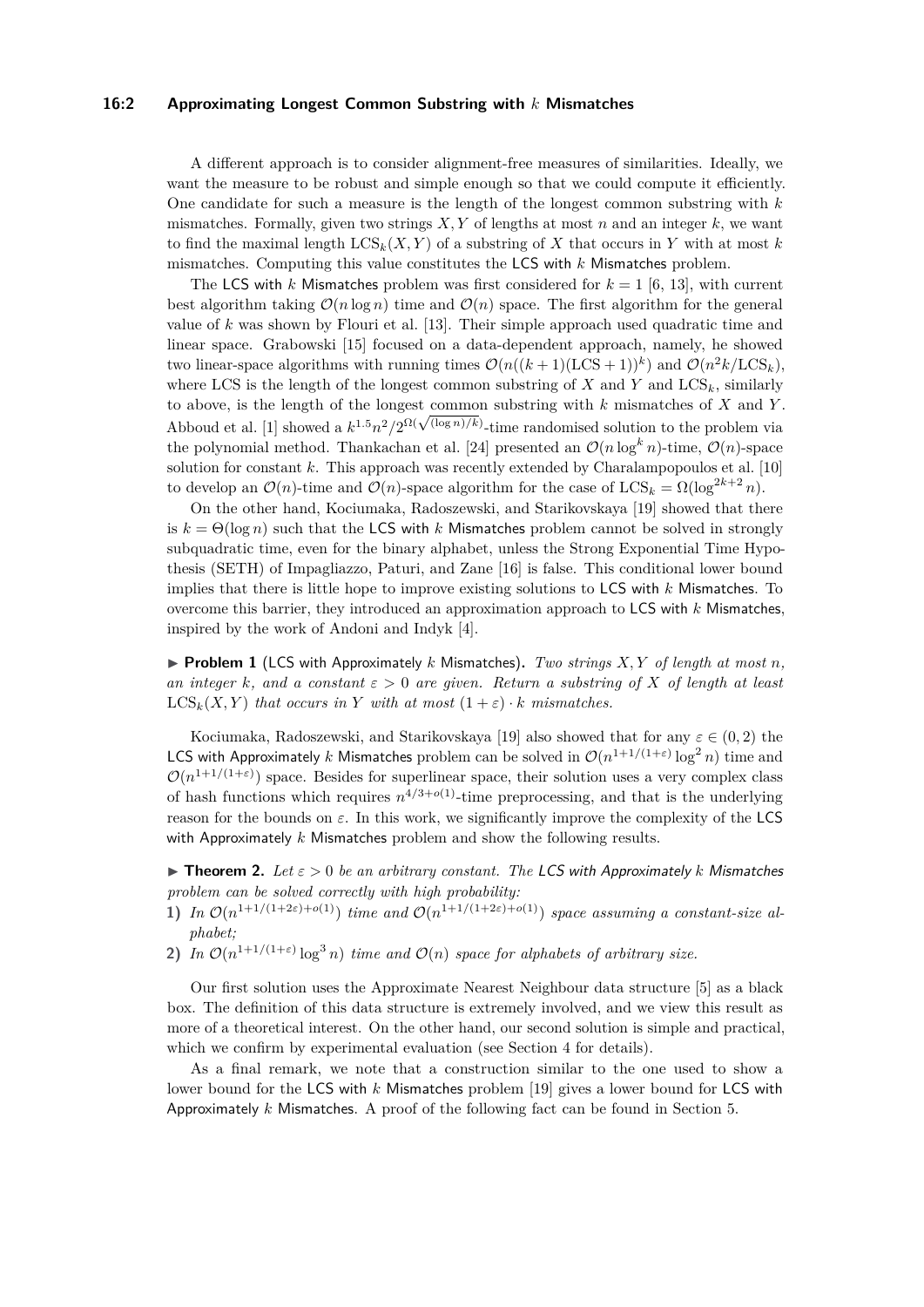**Fact 3.** Assuming SETH, for every constant  $\delta > 0$ , there exists a constant  $\varepsilon = \varepsilon(\delta)^1$  $\varepsilon = \varepsilon(\delta)^1$  such *that any randomised algorithm that solves the* LCS with Approximately *k* Mismatches *problem for given X* and *Y of length at most n correctly with constant probability uses*  $\Omega(n^{2-\delta})$  *time.* 

**Related work.** In 2014, Leimester and Morgenstern [\[20\]](#page-13-10) introduced a related similarity measure, the k-macs distance. Let  $LCP_k(X_i, Y_j) = \max\{\ell : d_H(X[i, i+\ell-1], Y[j, j+\ell-1]) \leq \ell\}$  $k$ , where  $d_H$  stands for Hamming distance, i.e. the number of mismatches between two strings. We have  $LCS_k = \max_{i,j} LCP_k(X_i, Y_j)$ . The *k*-macs distance, on the other hand, is defined as a normalised average of these values. Leimeister and Morgenstern [\[20\]](#page-13-10) showed a heuristic algorithm for computing the *k*-macs distance, with no theoretical guarantees for the precision of the approximation; other heuristic approaches for computing the *k*-macs distance include [\[25,](#page-14-1) [26\]](#page-14-2). The only algorithm with provable theoretical guarantees is [\[24\]](#page-13-5) and it computes the *k*-macs distance in  $\mathcal{O}(n \log^k n)$  time and  $\mathcal{O}(n)$  space.

## <span id="page-2-1"></span>**2 Preliminaries**

We assume that the alphabet of the strings  $X, Y$  is  $\Sigma = \{1, \ldots, \sigma\}$ , where  $\sigma = n^{\mathcal{O}(1)}$ .

**Karp–Rabin fingerprints.** The Karp–Rabin fingerprint [\[18\]](#page-13-11) of a string  $S = s_1 s_2 \dots s_\ell$  is defined as

$$
\varphi(S) = \left(\sum_{i=1}^{\ell} r^{i-1} s_i\right) \bmod q,
$$

where  $q = \Omega(\max\{n^5, \sigma\})$  is a prime number, and  $r \in \mathbb{F}_q$  is chosen uniformly at random. Obviously, if  $S_1 = S_2$ , then  $\varphi(S_1) = \varphi(S_2)$ . Furthermore, for any  $\ell \leq n$ , if the fingerprints of two  $\ell$ -length strings  $S_1, S_2$  are equal, then  $S_1, S_2$  are equal with probability at least  $1 - 1/n^4$ (for a proof, see e.g.  $[21]$ ).

**Dimension reduction.** We will exploit a computationally efficient variant of the Johnson-Lindenstrauss lemma [\[17\]](#page-13-13) which describes a low-distortion embedding from a high-dimensional Euclidean space into a low-dimensional one. Let  $\|\cdot\|$  be the Euclidean  $(L_2)$  norm of a vector. We will exploit the following claim which follows immediately from [\[2,](#page-12-2) Theorem 1.1]:

**Example 4.** Let P be a set of n vectors in  $\mathbb{R}^{\ell}$ , where  $\ell \leq n$ . Given  $\alpha = \alpha(n) > 0$  and a *constant*  $\beta > 0$ , there is  $d = \Theta(\alpha^{-2} \log n)$  *and a scalar*  $c > 0$  *such that the following holds. Let M be a*  $d \times l$  *matrix filled with i.u.d.*  $\pm 1$  *random variables. For all*  $U \in P$ *, define*  $sk_{\alpha}(U)$  =  $c \cdot MU$ . Then for all  $U, V \in P$  there is  $||U - V||^2 \le ||\text{sk}_{\alpha}(U) - \text{sk}_{\alpha}(V)||^2 \le (1 + \alpha) ||U - V||^2$ *with probability at least*  $1 - n^{-\beta}$ .

Since the Hamming distance between binary strings  $U, V$  is equal to  $||U - V||^2$ , the matrix *M* defines a low-distortion embedding from an  $\ell$ -dimensional into a *d*-dimensional Hamming space as well. For non-binary strings, an extra step is required. Let the alphabet be  $\Sigma = \{1, 2, \ldots, \sigma\}$  and consider a morphism  $\mu : \Sigma \to \{0, 1\}^{\sigma}$ , where  $\mu(a) = 0^{a-1}10^{\sigma-a}$ for all  $a \in \Sigma$ . We extend  $\mu$  to strings in a natural way. Note that for two strings *U*, *V* over the alphabet  $\Sigma$  the Hamming distance between  $\mu(U), \mu(V)$  is exactly twice the Hamming distance between  $U, V$ . We therefore obtain:

<span id="page-2-2"></span><span id="page-2-0"></span><sup>&</sup>lt;sup>1</sup> Here  $\delta$  is a function of  $\varepsilon$  for which the explicit form is not known (a condition inherited from [\[22\]](#page-13-14)).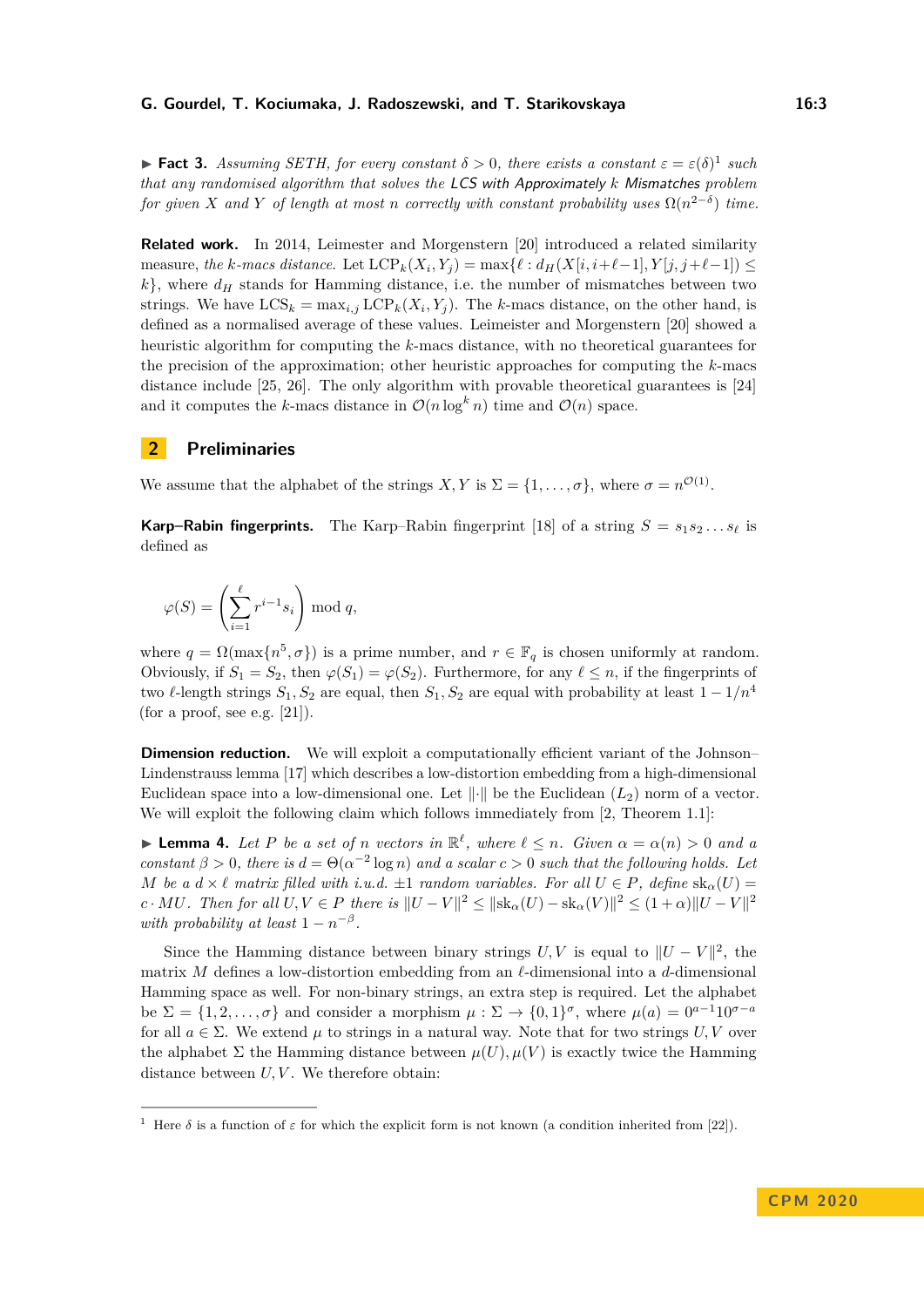$\blacktriangleright$  **Corollary 5.** Let P be a set of *n* strings in  $\Sigma^{\ell}$ , where  $\ell \leq n$ . Given  $\alpha = \alpha(n) > 0$  and a *constant*  $\beta > 0$ *, there is*  $d = \Theta(\alpha^{-2} \log n)$  *and a scalar*  $c > 0$  *such that the following holds. Let M be a*  $d \times (\sigma \cdot \ell)$  *matrix filled with i.u.d.*  $\pm 1$  *random variables. For all*  $U \in P$ *, define*  $\operatorname{sk}_{\alpha}(U) = c \cdot M\mu(U)$ *. Then for all*  $U, V \in P$  *there is*  $d_H(U, V) \le ||\operatorname{sk}_{\alpha}(U) - \operatorname{sk}_{\alpha}(V)||^2 \le$  $(1 + \alpha)d_H(U, V)$  *with probability at least*  $1 - n^{-\beta}$ .

We will use the corollary for dimension reduction, and also to design a simple test that checks whether the Hamming distance between two strings is at most *k*.

**Corollary 6.** Let P be a set of *n* strings in  $\Sigma^{\ell}$ , where  $\ell \leq n$ . With probability at least  $1 - n^{-\beta}$ , for all  $U, V \in P$ :

**1)** if  $||\text{sk}_{\alpha}(U) - \text{sk}_{\alpha}(V)||^2 \leq (1 + \alpha)k$ , then  $d_H(U, V) \leq (1 + \alpha) \cdot k$ ; **2)** *if*  $\|\text{sk}_{\alpha}(U) - \text{sk}_{\alpha}(V)\|^2 > (1 + \alpha)k$ *, then*  $d_H(U, V) \geq k$ *.* 

## <span id="page-3-1"></span>**2.1 The Twenty Questions game**

Consider the following version of the classic game "Twenty Questions". There are two players: Paul and Carole; Carole thinks of two numbers *A, B* between 0 and *N*, and Paul must return some number in [*A, B*]. He is allowed to ask questions of form "Is  $x \leq A$ ?", for any  $x \in [0, N]$ . If  $x \leq A$ , Carole must return YES; If  $A < x \leq B$ , she can return anything; and if  $B < x$ , she must return NO. Paul must return the answer after having asked at most *Q* questions where Carole can tell at most  $\lceil \rho Q \rceil$  lies, and only in the case when  $x \leq A$ .

We show that Paul has a winning strategy for  $Q = \Theta(\log n)$  and any  $\rho < 1/3$  by a black-box reduction to the result of Dhagat, Gács, and Winkler [\[11\]](#page-13-15) who showed a winning strategy for  $A = B$ .

**Find Theorem 7** ([\[11\]](#page-13-15)). For  $A = B$ , Paul has a winning strategy for all  $\rho < \frac{1}{3}$  asking  $Q = \lceil \frac{8 \log N}{(1-3\rho)^2} \rceil$  questions.

This result is obtained by maintaining a stack of trusted intervals. Once Paul knows that *A* is between  $\ell$  and *r*, where  $\ell \leq r$ , he checks whether *A* is in the left or the right half of the interval  $[\ell, r]$ . If no inconsistencies appear (like  $A < \ell$  or  $r < A$ ), he pushes the new interval to the stack, else he removes the interval  $[\ell, r]$  from the stack of trusted intervals. After *Q* rounds, Paul returns the only number in the top interval in the stack, which is guaranteed to have length 1 and to contain *A*. We give the pseudocode of Paul's strategy in Algorithm [1.](#page-3-0) By *Carole*(*x*), we denote the answer of Carole for a question "Is  $x \leq A$ ?".

<span id="page-3-0"></span>**Algorithm 1** The Twenty Questions game.

1:  $Q \leftarrow \lceil \frac{8 \log N}{(1-3\rho)^2} \rceil$ 2: *S* ← {[0*, N*]} 3: **for**  $i = 1, 2, ..., Q/2$  **do** 4:  $I = [\ell, r] \leftarrow S.\text{top}()$ 5:  $mid \leftarrow \lceil \frac{\ell+r}{2} \rceil$ 6: **if** *Carole*(*mid*) **then** 7: **if**  $Carole(r)$  **then**  $S.pop()$   $\triangleright$  The answer is inconsistent with *I*; remove *I*. 8: **else** *S.push*([*mid, r*]) 9: **else** 10: **if**  $\text{Carole}(\ell)$  **then**  $S.\text{push}([\ell, mid-1])$ 11: **else**  $S.pop()$   $\triangleright$  The answer is inconsistent with *I*; remove *I*.

We now a show a winning strategy for our variant of the game.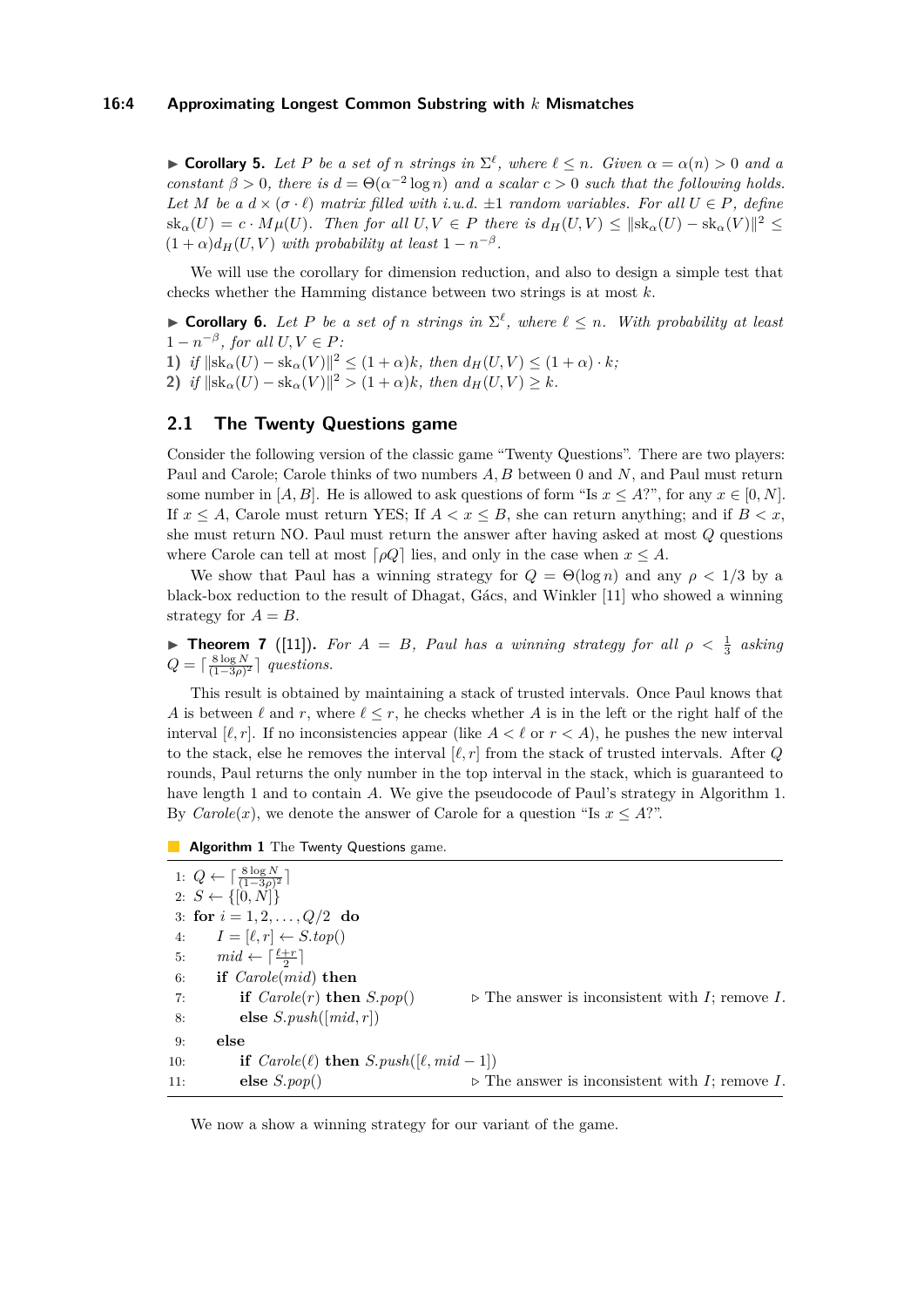► **Corollary 8.** *For*  $A \leq B$ *, Paul has a winning strategy for all*  $\rho < \frac{1}{3}$  *asking*  $Q = \frac{8 \log N}{(1-3\rho)^2}$ *questions.*

**Proof.** We introduce just one change to Algorithm [1,](#page-3-0) namely, we return the argument of the largest YES obtained in the course of the algorithm. From the problem statement it follows that the answer is at most *B*. We shall now prove that the answer is at least *A*. If Carole ever returned YES for  $A < x \leq B$ , then it is obviously the case. Otherwise, Carole actually behaved as if she had  $A = B$  in mind: apart from the small fraction of erroneous answers, she returned YES for  $x \leq A$ , and NO for  $x > A$ . Thus, the strategy of Dhagat, Gács, and Winkler ends up with *A* as the answer (and this must be due to a YES for  $x = A$ ).

## **3 LCS with Approximately** *k* **Mismatches**

In this section, we prove Theorem [2.](#page-1-0) Let us first introduce a decision variant of the LCS with Approximately *k* Mismatches problem.

**Problem 9.** *Two strings*  $X, Y$  *of length at most n, integers*  $k, \ell$ , and a constant  $\varepsilon > 0$  are *given. We must return:*

1. *YES* if  $\ell \leq LCS_k(X, Y)$ ;

**2.** *Anything if*  $LCS_k(X, Y) < \ell \leq LCS_{(1+\varepsilon)k}(X, Y);$ 

**3.** *NO* if  $LCS_{(1+\epsilon)k}(X, Y) < l$ .

*If we return YES, we must also give a witness pair of length-* $\ell$  *substrings*  $S_1$  *and*  $S_2$  *of*  $X$ *and Y, respectively, such that*  $d_H(S_1, S_2) \leq (1 + \varepsilon)k$ *.* 

The decision variant of the LCS with Approximately *k* Mismatches problem can be reduced to the following (*c, r*)-Approximate Near Neighbour problem.

 $\triangleright$  **Problem 10.** In the  $(c, r)$ -Approximate Near Neighbour problem with failure probability f, *the aim is, given a set*  $P$  *of*  $n$  *points in*  $\mathbb{R}^d$ *, to construct a data structure supporting the following queries: given any point*  $q \in \mathbb{R}^d$ , *if there exists*  $p \in P$  *such that*  $||p - q|| \leq r$ , *then return some point*  $p' \in P$  *such that*  $||p' - q|| \leq cr$  *with probability at least*  $1 - f$ *.* 

Using the reduction, we will show our first solution to the LCS with Approximately *k* Mismatches decision problem based on the result of Andoni and Razenshteyn [\[5\]](#page-13-9), who showed that for any constant  $f$ , there is a data structure for the  $(c, r)$ -Approximate Near Neighbour problem that has  $\mathcal{O}(n^{1+\rho+o(1)}+d\cdot n)$  size,  $\mathcal{O}(d\cdot n^{\rho+o(1)})$  query time, and  $\mathcal{O}(d\cdot n^{1+\rho+o(1)})$ preprocessing time, where  $\rho = 1/(2c^2 - 1)$ .

<span id="page-4-0"></span>I **Lemma 11.** *Assume an alphabet of constant size σ. The decision variant of the* LCS with Approximately *k* Mismatches *problem can be solved in space* O(*n* 1+1*/*(1+2*ε*)+*o*(1)) *and time*  $\mathcal{O}(n^{1+1/(1+2\varepsilon)+o(1)})$ . The answer is correct with constant probability.

**Proof.** Let P be the set of all length- $\ell$  substrings of X and Q be the set of all length- $\ell$ substrings of  $Y$ , all encoded in binary using the morphism  $\mu$  (see Section [2\)](#page-2-1). We start by applying the dimension reduction procedure of Corollary [5](#page-2-2) to P and Q with  $\alpha =$  $1/(\log \log n)^{\Theta(1)}$  and  $\beta = 2$  to obtain sets P' and Q'. We can implement the procedure in  $\mathcal{O}(\sigma n \log^2 n(\log \log n)^{\Theta(1)}) = \mathcal{O}(n \log^{2+o(1)} n)$  time by encoding X, Y using  $\mu$  and running the FFT algorithm [\[12\]](#page-13-16) for each of the  $\mathcal{O}(\log^{1+o(1)} n)$  rows of the matrix and  $\mu(X), \mu(Y)$ .

To solve the decision variant of LCS with Approximately *k* Mismatches, we build the data structure of Andoni and Razenshteyn [\[5\]](#page-13-9) for  $(\sqrt{(1+\varepsilon)(1-\alpha)},\sqrt{(1+\alpha)k})$ -Approximate Near Neighbour over  $Q'$ . We make a query for each string in *P'*. If, queried for  $sk_{\alpha}(S_1) \in P'$ , where  $S_1$  is a length- $\ell$  substring of *X*, the data structure outputs  $sk_\alpha(S_2) \in Q'$ , where  $S_2$  is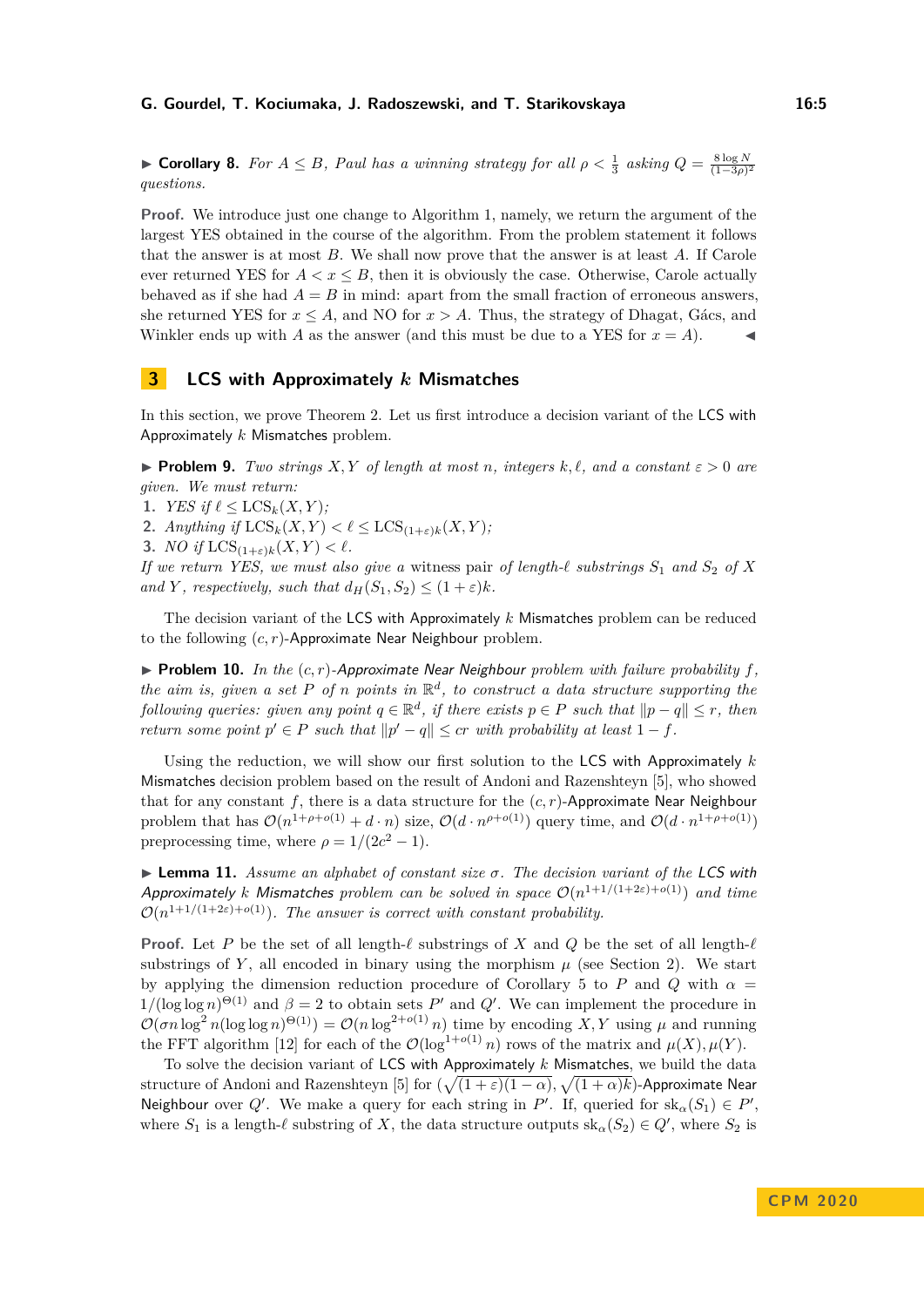#### **16:6 Approximating Longest Common Substring with** *k* **Mismatches**

a length- $\ell$  substring of *Y*, then we compute  $\|\text{sk}_{\alpha}(S_1) - \text{sk}_{\alpha}(S_2)\|^2$ . If it is at most  $(1 + \varepsilon)k$ , we output YES and the witness pair  $(S_1, S_2)$  of substrings. As the length of vectors in  $P'$ ,  $Q'$  is  $d = \mathcal{O}(\log^{1+o(1)} n)$ , we obtain the desired complexity.

To show that the algorithm is correct, suppose that there are length- $\ell$  substrings  $S_1$  and  $S_2$  of *X* and *Y*, respectively, with  $d_H(S_1, S_2) \leq k$ . By Corollary [5,](#page-2-2)  $\|\text{sk}_{\alpha}(S_1), \text{sk}_{\alpha}(S_2)\| \leq k$  $\sqrt{(1 + \alpha)k}$  holds with probability at least  $1 - 1/n$ . Then, when querying for sk<sub>α</sub>(*S*<sub>1</sub>), with constant probability the data structure will output a string  $sk_{\alpha}(S_2')$  such that  $\| sk_{\alpha}(S_1) |\text{sk}_{\alpha}(S'_2)|^2 \leq (1+\varepsilon)(1-\alpha^2)k \leq (1+\varepsilon)k$ . Then, our algorithm will return YES.

On the other hand, if we output YES with a witness pair  $(S_1, S_2)$ , then  $||\text{sk}_{\alpha}(S_1) |\operatorname{sk}_{\alpha}(S_2)|^2 \leq (1+\varepsilon)k$  implies  $d_H(S_1, S_2) \leq (1+\varepsilon)k$  with high probability by Corollary [5.](#page-2-2)

While this solution is very fast, it uses quite a lot of space. Furthermore, the data structure of [\[5\]](#page-13-9) that we use as a black box applies highly non-trivial techniques. To overcome these two disadvantages, we will show a different solution based on a careful implementation of ideas first introduced in [\[4\]](#page-12-1) that showed a data structure for approximate text indexing with mismatches. In [\[19\]](#page-13-7), the authors developed these ideas further to show an algorithm that solves the LCS with Approximately  $k$  Mismatches problem in  $\mathcal{O}(n^{1+1/(1+\varepsilon)})$  space and  $\mathcal{O}(n^{1+1/(1+\varepsilon)}\log^2 n)$  time for  $\varepsilon \in (0,2)$  with constant error probability. In this work, we significantly improve and simplify the approach to show the following result:

<span id="page-5-1"></span>**Theorem 12.** *Assume an alphabet of arbitrary size*  $\sigma = n^{\mathcal{O}(1)}$ *. The decision variant of* LCS with Approximately *k* Mismatches can be solved in  $O(n^{1+1/(1+\epsilon)}\log^2 n)$  time and  $O(n)$ *space. The answer is correct with constant probability.*

Let us defer the proof of the theorem until Section [3.1](#page-5-0) and start by explaining how we use Lemma [11](#page-4-0) and Theorem [12](#page-5-1) and the Twenty Questions game to show Theorem [2.](#page-1-0)

**Proof of Theorem [2.](#page-1-0)** We will rely on the modified version of the Twenty Questions game that we described in Section [2.1.](#page-3-1) In our case,  $A = \text{LCS}_k(X, Y)$  and  $B = \text{LCS}_{(1+\varepsilon)k}(X, Y)$ . For Carole, we use either the algorithm of Lemma [11,](#page-4-0) or the algorithm of Theorem [12,](#page-5-1) with an additional procedure verifying the witness pair  $(S_1, S_2)$  character by character to check that it indeed satisfies  $d_H(S_1, S_2) \leq (1 + \varepsilon)k$ . We output the longest pair of (honest) witness substrings found across all iterations. We will return a correct answer assuming that the fraction of errors is  $\rho < \frac{1}{3}$ . Recall that the algorithm solves the decision variant of the LCS with Approximately *k* Mismatches problem incorrectly with probability not exceeding a constant  $\delta$ , and we can ensure  $\delta < \frac{1}{3}$  by repeating it a constant number of times. It means that Carole can answer an individual question erroneously with probability less than  $\frac{1}{3}$ . Therefore, for a sufficiently large constant in the number of queries  $Q = \Theta(\log n)$ , the fraction of erroneous answers is  $\rho < \frac{1}{3}$  with high probability by Chernoff–Hoeffding bounds. The claim of the theorem follows immediately from Lemma [11](#page-4-0) and Theorem [12.](#page-5-1)

## <span id="page-5-0"></span>**3.1 Proof of Theorem [12](#page-5-1)**

We first give an algorithm for the decision version of the LCS with Approximately *k* Mismatches problem that uses  $\mathcal{O}(n \log n)$  space and  $\mathcal{O}(n^{1+1/(1+\varepsilon)} \log n + \sigma n \log^2 n)$  time, and then we improve the space and time complexity.

We assume to have fixed a Karp–Rabin fingerprinting function  $\varphi$  for a prime  $q =$  $\Omega(\max\{n^5, \sigma\})$  and an integer  $r \in \mathbb{Z}_q$ . With error probability inverse polynomial in *n*, we can find such *q* in  $\mathcal{O}(\log^{\mathcal{O}(1)} n)$  time; see [\[23,](#page-13-17) [3\]](#page-12-3).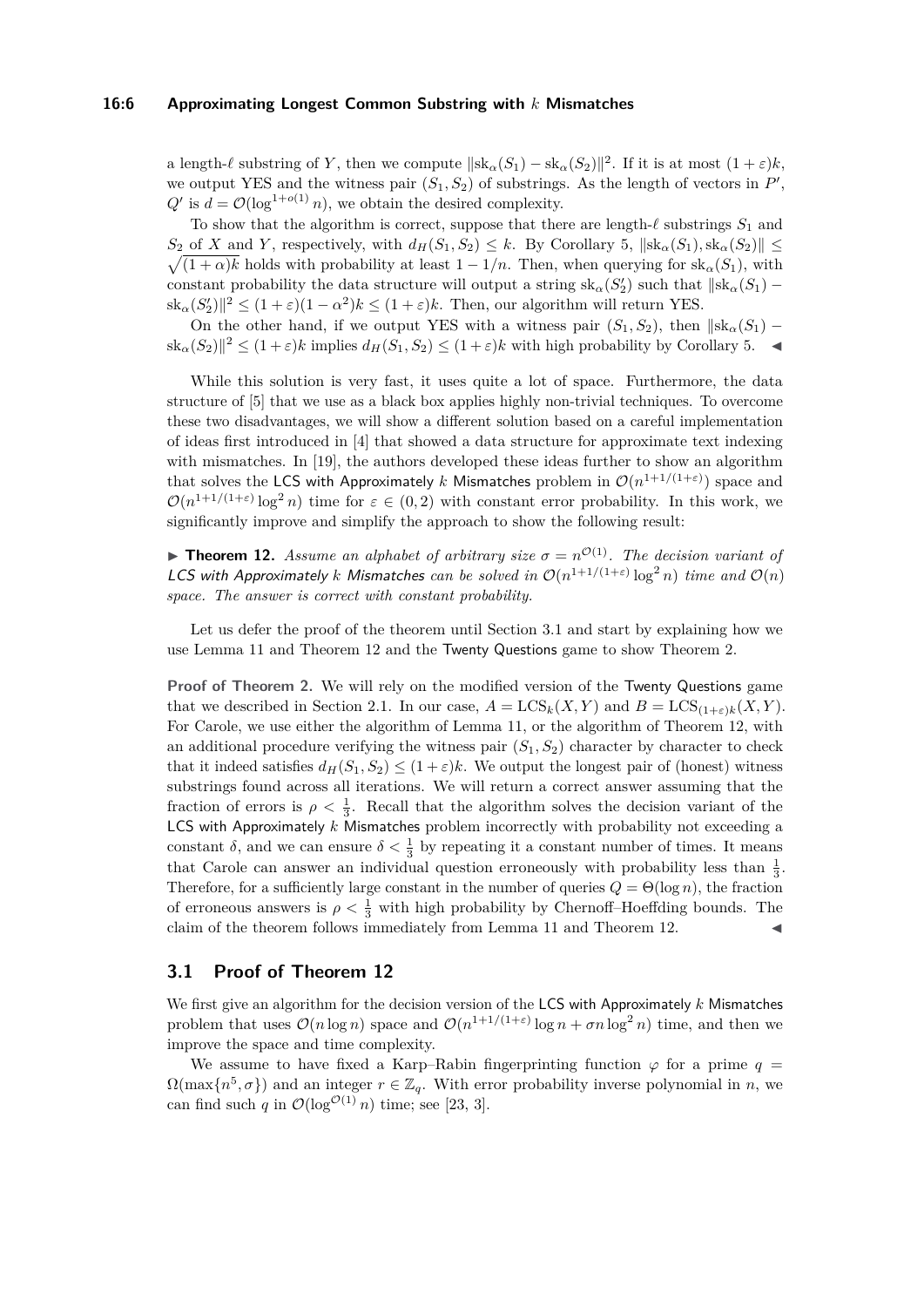Let  $\Pi$  be the set of all projections of strings of length  $\ell$  onto a single position, i.e., the value  $\pi_i(S)$  of the *i*-th projection on a string *S* of length  $\ell$  is simply its *i*-th character *S*[*i*]. More generally, for a length- $\ell$  string *S* and a function  $h = (\pi_{a_1}, \ldots, \pi_{a_m}) \in \Pi^m$ , we define *h*(*S*) as  $S[a_1]S[a_2] \cdots S[a_m]$ .

Let  $p_1 = 1 - k/\ell$  and  $p_2 = 1 - (1 + \varepsilon)k/\ell$ . We assume that  $(1 + \varepsilon)k < \ell$  in order to guarantee  $p_1 > p_2 > 0$ ; the problem is trivial if  $(1 + \varepsilon)k \geq \ell$ . Further, let  $m = \lceil \log_{p_2} \frac{1}{n} \rceil$ .

We choose a set  $\mathcal H$  of  $L = \Theta(n^{1/(1+\varepsilon)})$  hash functions in  $\Pi^m$  uniformly at random. Let  $C_{\ell}^{\mathcal H}$ be the mutliset of all collisions of length- $\ell$  substrings of X and Y under the functions from  $\mathcal{H}$ . i.e.  $C_{\ell}^{\mathcal{H}} = \{(X[i, i+\ell-1], Y[j, j+\ell-1], h) : \varphi(h(X[i, i+\ell-1])) = \varphi(h(Y[j, j+\ell-1])), 1 \leq$ *i* ≤ |*X*| −  $\ell$ , 1 ≤ *j* ≤ |*Y*| −  $\ell$ }.

We will perform two tests. The first test chooses an arbitrary subset  $C' \subseteq C_{\ell}^{\mathcal{H}}$  of size  $|C'| = \min\{4nL, |C^{\mathcal{H}}_{\ell}|\}$  and, for each collision  $(S_1, S_2, h) \in C'$ , computes  $\|\text{sk}_{\varepsilon}(S_1) - \text{sk}_{\varepsilon}(S_2)\|^2$ . If this value is at most  $(1 + \varepsilon)k$ , then the algorithm returns YES and the pair  $(S_1, S_2)$  as a witness. The second test chooses a collision  $(S_1, S_2, h) \in C_{\ell}^{\mathcal{H}}$  uniformly at random and computes the Hamming distance between  $S_1$  and  $S_2$  character by character in  $\mathcal{O}(\ell) = \mathcal{O}(n)$ time. If the Hamming distance is at most  $(1 + \varepsilon)k$ , the algorithm returns YES and the witness pair  $(S_1, S_2)$ . Otherwise, the algorithm returns NO. See Algorithm [2.](#page-6-0)

<span id="page-6-0"></span>**Algorithm 2** LCS with Approximately *k* Mismatches (decision variant).

1: Choose a set H of *L* functions from Π*<sup>m</sup>* uniformly at random

2:  $C_{\ell}^{\mathcal{H}} = \{(S_1, S_2, h) : S_1, S_2 - \text{length-}\ell \text{ substrings of } X, Y \text{ resp. and } \varphi(h(S_1)) = \varphi(h(S_2))\}$ 

3: Choose an arbitrary subset  $C' \subseteq C_{\ell}^{\mathcal{H}}$  of size  $\min\{4nL, |C_{\ell}^{\mathcal{H}}|\}$ 

4: Compute  $\text{sk}_{\varepsilon}(\cdot)$  sketches for all length- $\ell$  substrings of  $X, Y$ 

5: for 
$$
(S_1, S_2, h) \in C'
$$
 do

 $6:$  **if**  $\|\text{sk}_{\varepsilon}(S_1) - \text{sk}_{\varepsilon}(S_2)\|^2 \leq (1+\varepsilon)k$  then return  $(\text{YES}, (S_1, S_2))$ 

- 7: Draw a collision  $(S_1, S_2, h) \in C_{\ell}^{\mathcal{H}}$  uniformly at random
- 8: **if**  $d_H(S_1, S_2) \leq (1 + \varepsilon)k$  **then return**  $(YES, (S_1, S_2))$
- 9: **return** NO

We must explain how we compute  $C_{\ell}^{\mathcal{H}}$  and choose the collisions that we test. We consider each hash function  $h \in \mathcal{H}$  in turn. Let  $h = (\pi_{a_1}, \ldots, \pi_{a_m})$ . Recall that for a string *S* of length  $\ell$ we define  $h(S)$  as  $S[a_1]S[a_2]\cdots S[a_m]$ . Consequently,  $\varphi(h(S)) = (\sum_{i=1}^m r^{i-1}S[a_i]) \bmod q$ . We create a vector  $U$  of length  $\ell$  where each entry is initialised with 0. For each  $i$ , we add  $r^{i-1}$  mod *q* to the *a*<sub>*i*</sub>-th entry of *U*. Finally, we run the FFT algorithm [\[12\]](#page-13-16) for *U* and *X, Y* in the field  $\mathbb{Z}_q$ , and sort the resulting values. We obtain a list of sorted values that we can use to generate the collisions. Namely, consider some fixed value *z*. Assume that there are *x* substrings of *X* and *y* substrings of *Y* of length  $\ell$  such that the fingerprint of their projection is equal to *z*. The value *z* then gives *xy* collisions, and we can generate each one of them in constant time. This explains how to choose the subset  $C'$  in  $\mathcal{O}(nL\log n)$  time.

To draw a collision from  $C_{\ell}^{\mathcal{H}}$  uniformly at random, we could simply compute the total number of collisions across all functions  $h \in \mathcal{H}$ , draw a number in  $[1, |C^{\mathcal{H}}_{\ell}|]$ , and generate the corresponding collision. However, this would require to generate the collisions twice. Instead, we use the weighted reservoir sampling algorithm [\[9\]](#page-13-18). We divide all collisions into subsets according to the values of fingerprints. We assume that the weighted reservoir sampling algorithm receives the fingerprint values one-by-one, as well as the number of corresponding collisions. At all times, the algorithm maintains a "reservoir" containing one fingerprint value and a random collision corresponding to this value. When a new value *z* with *xy* collisions arrives, the algorithm replaces the value in the reservoir with *z* and a random collision with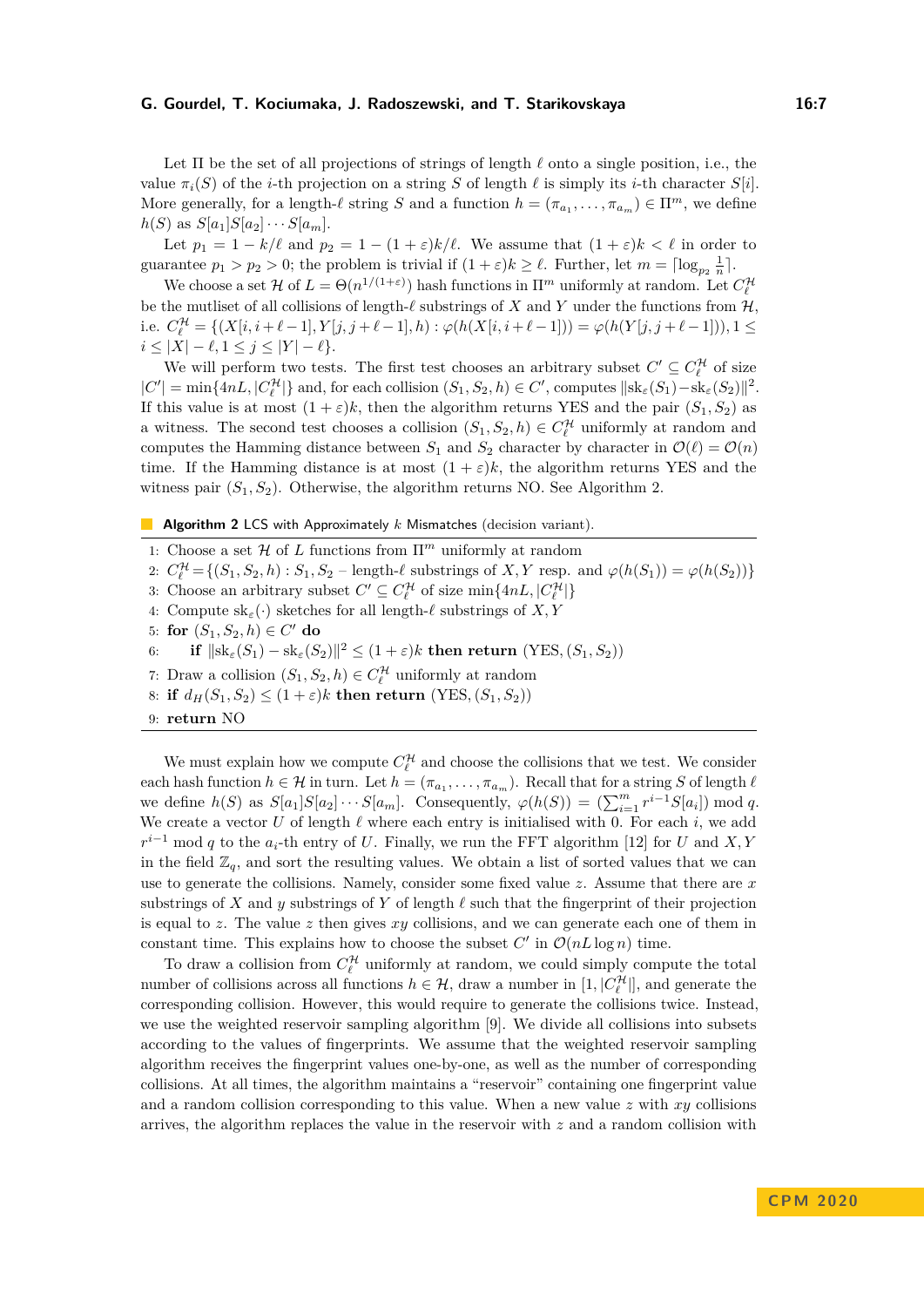#### **16:8 Approximating Longest Common Substring with** *k* **Mismatches**

some probability. Note that to select a random collision it suffices to choose a pair from  $[1, x] \times [1, y]$  uniformly at random. It is guaranteed that if for a value z we have  $xy$  collisions, the algorithm will select *z* with probability  $xy/|C_{\ell}^{\mathcal{H}}|$ . Consequently, after processing all values, the reservoir will contain a collision chosen from  $C_{\ell}^{\mathcal{H}}$  uniformly at random.

<span id="page-7-2"></span>**I Lemma 13.** *Algorithm* [2](#page-6-0) *uses*  $O(n^{1+1/(1+\varepsilon)} \log n + \sigma n \log^2 n)$  *time and*  $O(n \log n)$  *space.* 

**Proof.** Computing the sketches (Line [4\)](#page-6-0) takes  $\mathcal{O}(\sigma n \log^2 n)$  time and  $\mathcal{O}(n \log n)$  space. Computing the collisions and choosing the collisions to test takes  $\mathcal{O}(n^{1+1/(1+\varepsilon)} \log n)$  time and  $\mathcal{O}(n)$  space in total. Testing  $\min\{4nL, |C^{\mathcal{H}}_{\ell}|\}$  collisions (Line [5\)](#page-6-0) takes  $\mathcal{O}(n^{1+1/(1+\varepsilon)}\log n)$ time and constant space. Computing the Hamming distance for a random collision (Line [8\)](#page-6-0) takes  $\mathcal{O}(\ell) = \mathcal{O}(n)$  time and constant space.

<span id="page-7-0"></span> $\blacktriangleright$  **Lemma 14.** Let  $S_1$  and  $S_2$  be two length- $\ell$  substrings of  $X$  and  $Y$ , respectively, with  $d_H(S_1, S_2) \leq k$ *. If*  $L = \Theta(n^{1/(1+\varepsilon)})$  *is large enough, then, with probability at least* 3/4*, there exists a function*  $h \in \mathcal{H}$  *such that*  $h(S_1) = h(S_2)$ .

**Proof.** Consider a function  $h = (\pi_{a_1}, \dots, \pi_{a_m})$  drawn from  $\Pi^m$  uniformly at random. The probability of  $h(S_1) = h(S_2)$  is at least  $p_1^m$ . Due to  $p_1 \leq 1$ , we have

$$
p_1^m = p_1^{\lceil \log_{p_2} \frac{1}{n} \rceil} \ge p_1^{1 + \log_{p_2} \frac{1}{n}} = p_1 \cdot n^{-\frac{\log p_1}{\log p_2}}.
$$

Moreover,  $p_1 = 1 - \frac{k}{\ell}$  and  $(1+\varepsilon)k < \ell$  yield  $p_1 > 1 - \frac{1}{1+\varepsilon} = \frac{\varepsilon}{1+\varepsilon}$ , whereas Bernoulli's inequality implies  $p_2 = 1 - (1 + \varepsilon)\frac{k}{\ell} \leq (1 - \frac{k}{\ell})^{1+\varepsilon} = p_1^{1+\varepsilon}$ , i.e.,  $\log p_2 \leq (1 + \varepsilon) \log p_1$ . Therefore,

$$
p_1^m \ge p_1 \cdot n^{-\frac{\log p_1}{\log p_2}} \ge \frac{\varepsilon}{1+\varepsilon} \cdot n^{-\frac{1}{1+\varepsilon}}.
$$

Hence, we can choose the constant in  $L = |\mathcal{H}|$  so that the claim of the lemma holds.

<span id="page-7-1"></span>**Externment 15.** If  $|C_{\ell}^{\mathcal{H}}| > 4nL$  and  $(S_1, S_2, h)$  is a uniformly random element of  $C_{\ell}^{\mathcal{H}}$ , then  $Pr[d_H(S_1, S_2) \geq (1 + \varepsilon)k] \leq \frac{1}{2}.$ 

**Proof.** Consider length- $\ell$  substrings  $S_1, S_2$  of  $X, Y$ , respectively, such that  $d_H(S_1, S_2) \geq$  $(1 + \varepsilon)k$ , and a hash function *h*. Let us bound the probability of  $(S_1, S_2, h) \in C_{\ell}^{\mathcal{H}}$ . There two possible cases: either  $h(S_1) \neq h(S_2)$  but  $\varphi(h(S_1)) = \varphi(h(S_2))$ , or  $h(S_1) = h(S_2)$ . The probability of the first event is bounded by the collision probability of Karp–Rabin fingerprints, which is at most 1*/n*. Let us now bound the probability of the second event. Since  $d_H(S_1, S_2) \ge (1+\varepsilon)k$ , we have  $Pr[h(S_1) = h(S_2)] \le p_2^m \le 1/n$ , where the last inequality follows from the definition of *m*. Therefore, the probability that for some function  $h \in \mathcal{H}$  we have  $\varphi(h(S_1)) = \varphi(h(S_2))$  is at most  $2/n$ .

In total, we have  $n^2|\mathcal{H}|$  possible triples  $(S_1, S_2, h)$  so by linearity of expectation, we conclude that the expected number of such triples is at most  $\frac{2}{n}n^2L = 2nL$ . Therefore the probability to hit a triple  $(S_1, S_2, h)$  such that  $d_H(S_1, S_2) \geq (1 + \varepsilon)k$  when drawing from  $C_{\ell}^{\mathcal{H}}$ uniformly at random is at most  $2nL/|C_{\ell}^{\mathcal{H}}| \leq 2nL/4nL = 1/2$ .

Below, we combine the previous results to prove that, with constant probability, Algorithm [2](#page-6-0) correctly solves the decision variant of the LCS with Approximately *k* Mismatches problem. Note that we can reduce the error probability to an arbitrarily small constant  $\delta$  > 0: it suffices to repeat the algorithm a constant number of times.

I **Corollary 16.** *With non-zero constant probability, Algorithm [2](#page-6-0) solves the decision variant of* LCS with Approximately *k* Mismatches *correctly.*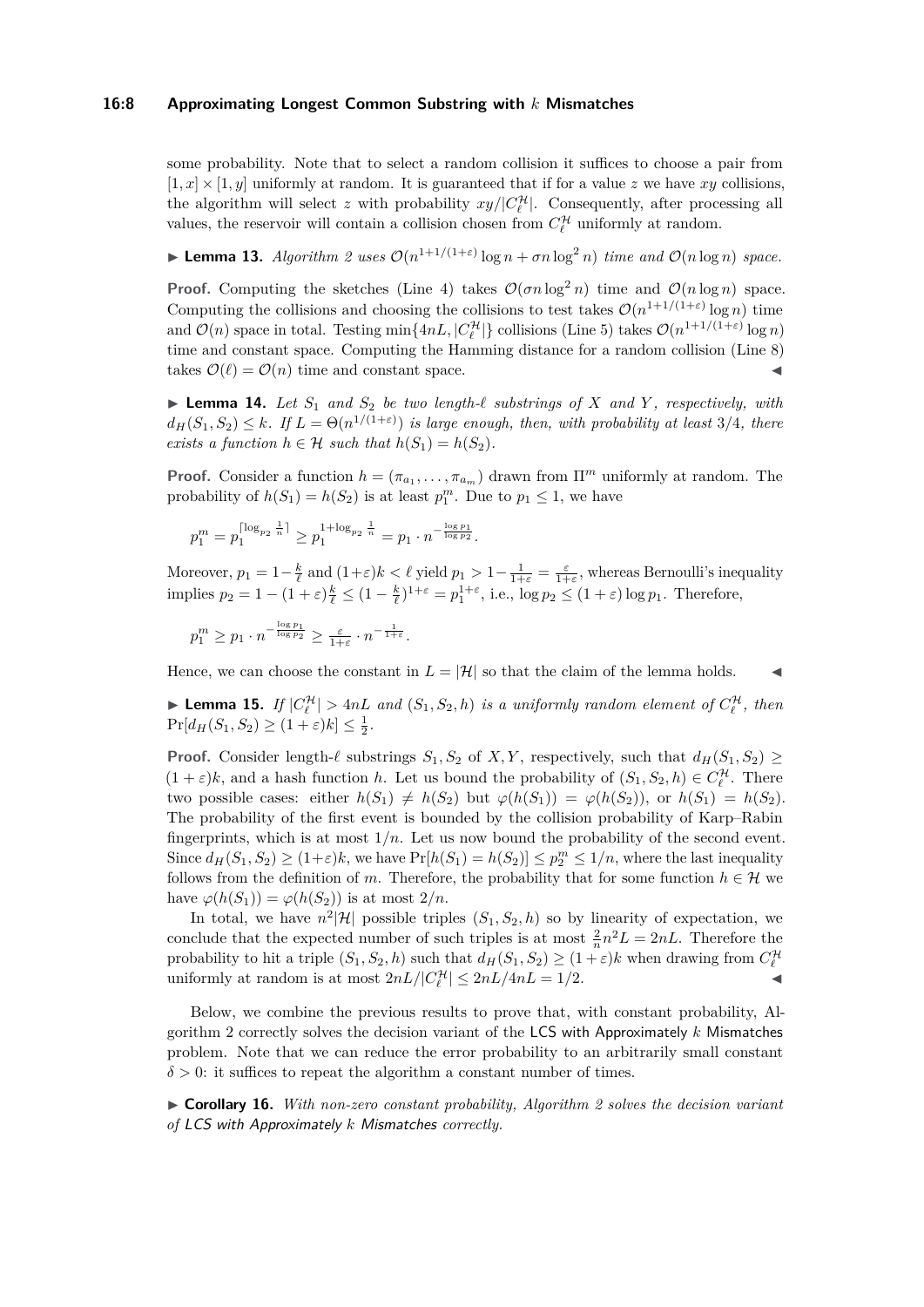**Proof.** Suppose first that  $\ell \leq \text{LCS}_k(X, Y)$ , which means that there are two length- $\ell$  substrings  $S_1, S_2$  of *X,Y* such that  $d_H(S_1, S_2) \leq k$ . By Lemma [14,](#page-7-0) with probability at least 3/4, there exists a function  $h \in \mathcal{H}$  such that  $h(S_1) = h(S_2)$ . In other words,  $(S_1, S_2, h) \in C_{\ell}^{\mathcal{H}}$  with probability at least  $\frac{3}{4}$ . If  $|C_{\ell}^{\mathcal{H}}| < 4nL$ , we will find this triple and it will pass the test with probability at least  $1 - n^{-6}$ . If  $|C_{\ell}^{\mathcal{H}}| \geq 4nL$ , then by Lemma [15](#page-7-1) the Hamming distance between  $S_1, S_2$ , where  $(S_1, S_2, h)$  was drawn from  $C_{\ell}^{\mathcal{H}}$  uniformly at random, is at most  $(1 + \varepsilon)k$  with probability  $\geq 1/2$ , and therefore this pair will pass the test with probability  $\geq$  1/2. It follows that in this case the algorithm outputs YES with constant probability.

Suppose now that  $\ell > \text{LCS}_{(1+\varepsilon)k}(X, Y)$ . In this case, the Hamming distance between any pair of length- $\ell$  substrings of *X* and *Y* is at least  $(1 + \varepsilon)k$ , so none of them will ever pass the second test and none of them will pass the first test with constant probability.

We now improve the space of the algorithm to linear. Note that the only reason why we needed  $\mathcal{O}(n \log n)$  space is that we precompute and store the sketches for the Hamming distance. Below we explain how to overcome this technicality.

First, we do not precompute the sketches. Second, we process the collisions in  $C'$  in batches of size *n*. Consider one of the batches, B. For each collision  $(S_1, S_2, h) \in B$  we must compute  $\|\operatorname{sk}_{\varepsilon}(S_1) - \operatorname{sk}_{\varepsilon}(S_2)\|^2$ . We initialize a counter for every collision, setting it to zero initially. The number of rounds in the algorithm will be equal to the length of the sketches, and, in round *i*, the counter for a collision  $(S_1, S_2, h) \in \mathcal{B}$  will contain the squared  $L_2$  distance between the length-*i* prefixes of  $\text{sk}_{\varepsilon}(S_1)$  and  $\text{sk}_{\varepsilon}(S_2)$ . In more detail, let S be the set of all substrings of  $X, Y$  that participate in the collisions in  $\beta$ . Recall that all these substrings have length  $\ell$ . At round  $i$ , we compute the  $i$ -th coordinate of the sketches of the substrings in S. By definition, the *i*-th coordinate is the dot product of the *i*-th row of  $c \cdot M$ , where  $c$  and  $M$  are as in Corollary [5,](#page-2-2) and a substring encoded using  $\mu$ . Hence, we can compute the coordinate using the FFT algorithm [\[12\]](#page-13-16) in  $\mathcal{O}(\sigma n \log n)$  time and  $\mathcal{O}(n)$  space. When we have the coordinate *i* computed, we update the counters for the collisions and repeat.

At any time, the algorithm uses  $\mathcal{O}(n)$  space. Compared to the time consumption proven in Lemma [13,](#page-7-2) the algorithm spends an additional  $\mathcal{O}(\sigma n^{1+1/(1+\varepsilon)} \log^2 n)$  time for computing the coordinates of the sketches. Therefore, in total the algorithm uses  $\mathcal{O}(\sigma n^{1+1/(1+\varepsilon)} \log^2 n)$  $\mathcal{O}(n^{1+1/(1+\varepsilon)}\log^2 n)$  time and  $\mathcal{O}(n)$  space. For constant-size alphabets, this completes the proof of Theorem [12.](#page-5-1) For alphabets of arbitrary size, we replace the sketches from Section [2](#page-2-1) with the sketches defined in [\[19\]](#page-13-7) to achieve the desired complexity. We note that we could use the sketches [\[19\]](#page-13-7) for small-size alphabets as well, but their lengths hide a large constant.

## <span id="page-8-0"></span>**4 Experiments**

We now present results of experimental evaluation of the second solution of Theorem [2.](#page-1-0)

**Methodology and test environment.** The baselines and our solution are written in C++11 and compiled with optimizations using gcc 7.4.0. The experimental results were generated on an Intel Xeon E5-2630 CPU using 128 GiB RAM. To ensure the reproducibility of our results, our complete experimental setup, including data files, is available at [https:](https://github.com/fnareoh/LCS_Approx_k_mis) [//github.com/fnareoh/LCS\\_Approx\\_k\\_mis](https://github.com/fnareoh/LCS_Approx_k_mis).

**Baseline.** The only other solution to the LCS with Approximately *k* Mismatches problem was presented in [\[19\]](#page-13-7). However, it has a worse complexity and is likely to be unpractical because it uses a very complex class of hash functions. We therefore chose to compare our algorithm against algorithms for the LCS with *k* Mismatches problem. To the best of our knowledge,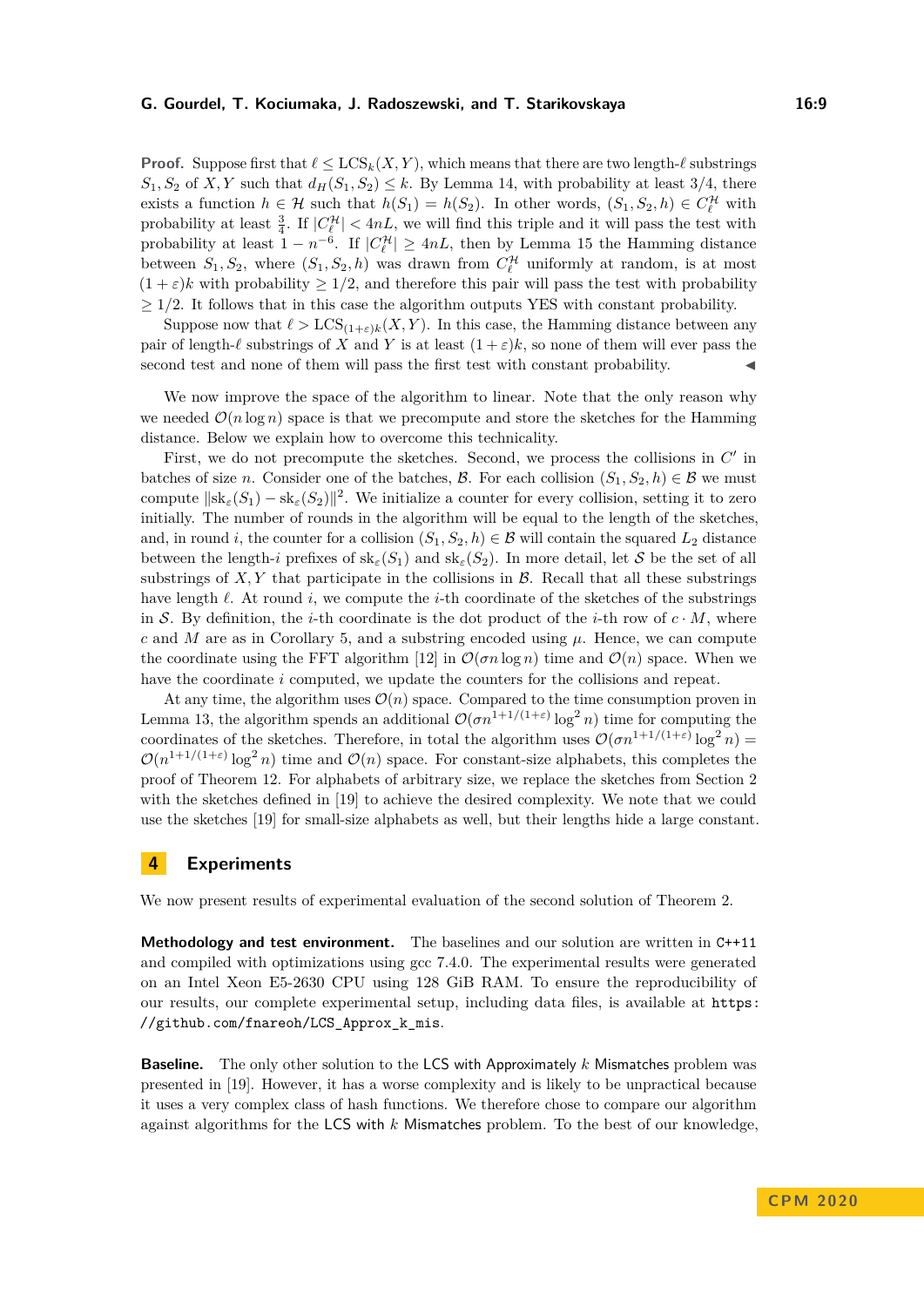#### **16:10 Approximating Longest Common Substring with** *k* **Mismatches**

none of the existing algorithms has been implemented. We implemented the solution to LCS with *k* Mismatches by Flouri et al., which we refer to as FGKU [\[13\]](#page-13-3). (The other algorithms seem too complex to be efficient in practice.) The main idea of the algorithm of Flouri et al. is that if we know that the longest common substring with *k* mismatches is obtained by a substring of *X* that starts at a position *p* and a substring of *Y* that starts at a position  $p + i$ , then we can find it by scanning *X* and  $Y[i, |Y|]$  in linear time.

**Details of implementation.** We made several adjustments to the theoretical algorithm we described. First, we use the fact that  $A = \text{LCS}(X, Y) + k \leq \text{LCS}_k(X, Y) \leq B$  $(k+1) \cdot \text{LCS}(X, Y) + k$  to bound the interval in the Twenty Questions game. We also treated the number of questions in the Twenty Questions game and *L*, the size of the set of hash functions  $H$ , as parameters that trade time for accuracy, and put the number of questions to  $2\log(B-A)$  in the Twenty Questions game and  $L=n^{1/(1+\varepsilon)}/16$ . In Line [6](#page-6-0) of Algorithm [2,](#page-6-0) we used sketches to estimate the Hamming distance. In practice, we computed the Hamming distance via character-by-character comparison when  $\ell$  is small compared to  $k$  and via kangaroo jumps [\[14\]](#page-13-19) otherwise. Also, when  $\ell \leq 2 \log n$  in Algorithm [2,](#page-6-0) we computed the hash values of the length- $\ell$  substrings of  $S_1$  and  $S_2$  naively, instead of using the FFT algorithm [\[12\]](#page-13-16).

**Data sets and results.** We considered  $k \in \{10, 25, 50\}$  and  $\varepsilon \in \{1.0, 1.25, 1.5, 1.75, 2.0\}$ . We tested the algorithms on pairs of random strings (each character is selected independently and uniformly from a four-character alphabet  $\{A, T, G, C\}$  and on pairs of strings extracted at random from the E. coli genome. The lengths of the strings in each pair are equal and vary from 0 to 60000 with a step of 5000. All timings reported are averaged over ten runs. Figures [1–](#page-9-0)[3](#page-10-0) show the results for  $k = 10,25,50$ . We note that for  $\varepsilon = 1$  and  $k = 10,25$ , the standard deviation of the running time on the E. coli data set is quite large, which is probably caused by our choice of the method to compute the Hamming distance between substrings, but for all other parameter combinations it is within the standard range. We can see that the time decreases when  $\varepsilon$  grows, which is coherent with the theoretical complexity.

As for the accuracy, note that our algorithm cannot return a pair of strings at Hamming distance more than  $(1 + \varepsilon)k$ , and so the only risk is returning strings which are too short. Consequently, we measured the accuracy of our implementation by the ratio of the length

<span id="page-9-0"></span>

**Figure 1** Comparison of the FGKU algorithm versus our algorithm for *k* = 10 and different values of  $\varepsilon$ . Large standard deviation for length 60000 is caused by an outlier with very long longest common substring with *k* mismatches.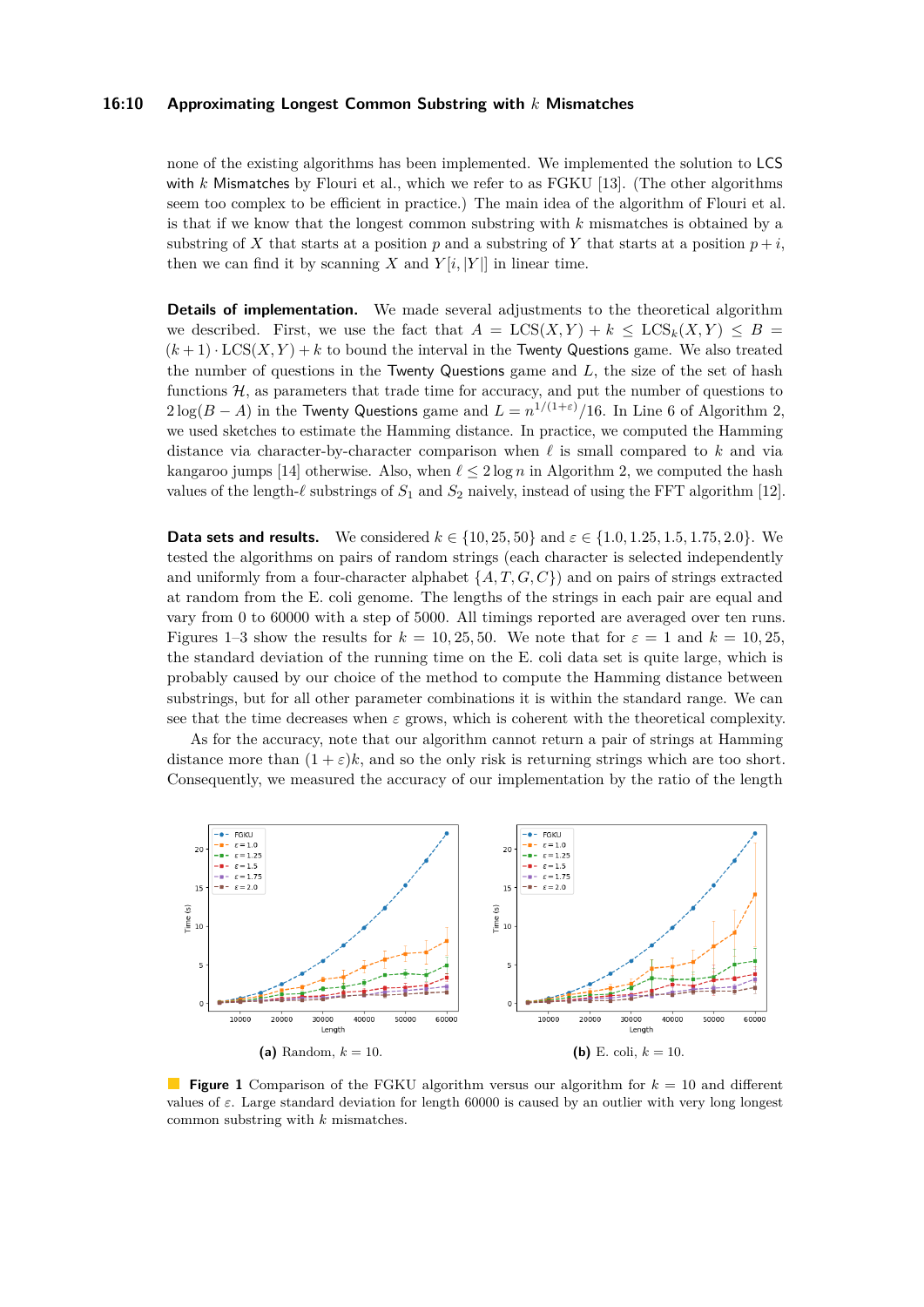

**Figure 2** Comparison of the FGKU algorithm versus our algorithm for *k* = 25 and different values of *ε*.

<span id="page-10-0"></span>

**Figure 3** Comparison of the FGKU algorithm versus our algorithm for *k* = 50 and different values of *ε*.

<span id="page-10-1"></span>**Table 1** Accuracy of the LCS with Approximately *k* Mismatches algorithm. For each *k* and *ε*, we show  $r_{\min}(\varepsilon, k)$ ,  $r_{\max}(\varepsilon, k)$ , as well as the error rate.

|                      | Random        |               |               | E. coli        |                |               |
|----------------------|---------------|---------------|---------------|----------------|----------------|---------------|
|                      | $k=10$        | $k=25$        | $k=50$        | $k=10$         | $k=25$         | $k=50$        |
| $\varepsilon = 1.0$  | 0.95<br>1.41  | 1.46<br>1.12  | 1.27<br>1.54  | 0.89<br>1.34   | 1.48<br>0.94   | 1.59<br>0.97  |
|                      | $error = 3\%$ | $error = 0\%$ | $error = 0\%$ | $error = 33\%$ | $error = 13\%$ | $error = 3\%$ |
| $\varepsilon = 1.25$ | 0.97<br>1.47  | 1.63<br>1.15  | 1.78<br>1.44  | 0.88<br>1.48   | 0.98<br>1.56   | 1.73<br>0.99  |
|                      | $error = 1\%$ | $error = 0\%$ | $error = 0\%$ | $error = 28\%$ | $error = 5\%$  | $error = 3\%$ |
| $\varepsilon = 1.5$  | 1.57<br>1.05  | 1.37<br>1.76  | 1.55<br>1.91  | 0.88<br>1.45   | 0.96<br>1.67   | 1.89<br>0.99  |
|                      | $error = 0\%$ | $error = 0\%$ | $error = 0\%$ | $error = 17\%$ | $error = 3\%$  | $error = 3\%$ |
| $\varepsilon = 1.75$ | 1.69<br>1.02  | 1.46<br>1.86  | 1.72<br>2.12  | 1.58<br>0.88   | 0.95<br>1.84   | 2.15<br>1.02  |
|                      | $error = 0\%$ | $error = 0\%$ | $error = 0\%$ | $error = 17\%$ | $error = 2\%$  | $error = 0\%$ |
| $\varepsilon = 2.0$  | 1.72<br>1.10  | 1.59<br>2.00  | 1.89<br>2.24  | 1.77<br>0.91   | 1.01<br>2.10   | 2.19<br>1.00  |
|                      | $error = 0\%$ | $error = 0\%$ | $error = 0\%$ | $error = 9\%$  | $error = 0\%$  | $error = 1\%$ |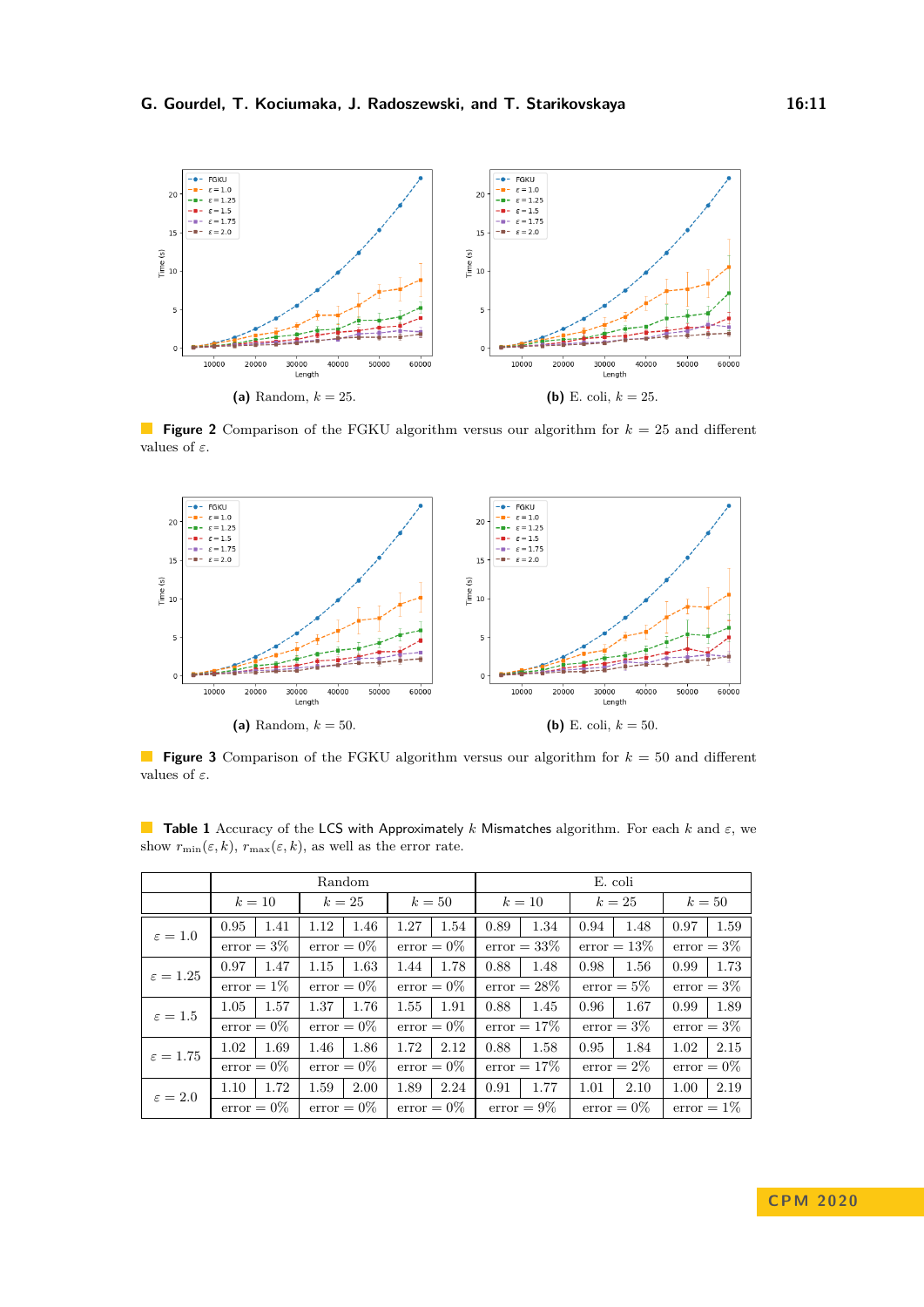#### **16:12 Approximating Longest Common Substring with** *k* **Mismatches**

 $LCS_{\tilde{k}}(X, Y)$  returned by our algorithm divided by  $LCS_{k}(X, Y)$  computed by the dynamic programming. We estimate  $r_{\min}(\varepsilon, k) = \min_{X,Y} (\text{LCS}_{\tilde{k}}(X,Y)/\text{LCS}_{k}(X,Y))$  and  $r_{\max}(\varepsilon, k) =$  $\max_{X}$   $\gamma$  (LCS<sub>*k*</sub></sub> $(X, Y)$ /LCS<sub>*k*</sub> $(X, Y)$ ) by computing LCS<sub>*k*</sub> $(X, Y)$  and LCS<sub>*k*</sub> $(X, Y)$  for 10 pairs of strings for each length from 5000 to 60000 with step of 5000, as well as the error rate, i.e., the percentage of experiments where  $LCS_k(X, Y) < LCS_k(X, Y)$  (see Table [1\)](#page-10-1). Not surprisingly,  $r_{\min}$  and  $r_{\max}$  grow as k and  $\varepsilon$  grow, while the error rate drops. Even though there is no theoretical upper bound on *r*max, the latter is at most 2*.*24 at all times. We also note that even in the cases when the error rate is non-negligible,  $LCS_{\bar{k}} \geq 0.86 \cdot \text{LCS}_k$ ; in other words, our algorithm returns a reasonable approximation of LCS*k*.

## <span id="page-11-0"></span>**5 Proof of Fact [3](#page-1-1)**

We now show the lower bound of Fact [3](#page-1-1) by a reduction from the  $(1 + \gamma)$ -approximate Bichromatic Closest Pair problem.

**Problem 17**  $((1 + \gamma)$ -approximate Bichromatic Closest Pair). *Given a constant*  $\gamma > 0$  *and two sets of binary strings*  $(U_i)_{i \in [1,N]}$  *and*  $(V_j)_{j \in [1,N]}$ *, each of length*  $d = \mathcal{O}(\log N)$ *, if the smallest Hamming distance between a pair*  $(U_i, V_j)_{i,j \in [1,N]}$  *is h, we must output (possibly another)* pair of binary strings  $(U_i, V_j)$  with Hamming distance in  $[h, (1 + \gamma)h]$ .

Rubinstein [\[22\]](#page-13-14) proved that for every constant  $\delta > 0$ , there exists  $\gamma = \gamma(\delta)$  such that any randomised algorithm that solves  $(1 + \gamma)$ -approximate Bichromatic Closest Pair correctly with constant probability requires  $\mathcal{O}(N^{2-\delta})$  time assuming SETH:

 $\blacktriangleright$  **Hypothesis 18** (SETH). For every  $\delta > 0$ , there exists an integer q such that SAT on  $q$ <sup>*-CNF*</sup> formulas with *m clauses and n variables cannot be solved in*  $m^{O(1)}2^{(1-\delta)n}$  *time even by a Monte-Carlo randomised algorithm (with error probability bounded by a small constant)*[2](#page-11-1) *.*

We show the lower bound by reducing a single instance of  $(1 + \gamma)$ -approximate Bichromatic Closest Pair to a polylogarithmic number of instances of LCS with Approximately *k* Mismatches. We assume that  $U_i$ ,  $V_j$  are over the alphabet  $\{0,1\}$ . Let us introduce a string  $H = (a^d b)^{d+1}$ and construct  $X = HU_1 HU_2 H \dots HU_N H$  and  $Y = HV_1 HV_2 H \dots HV_N H$ .

<span id="page-11-2"></span>▶ Observation 19. For every integer  $k ≥ 0$ , if there exist  $i, j ∈ [1, N]$  such that  $d_H(U_i, V_j) ≤$ *k, then*  $LCS_k(X, Y) \geq 2(d+1)^2 + d$ *.* 

**Proof.** If  $d_H(U_i, V_j) \leq k$  for some *i, j,* then  $d_H(HU_iH, HV_jH) \leq k$  and  $LCS_k(X, Y) \geq$  $|HU_iH| = 2(d+1)^2 + d.$ 

<span id="page-11-3"></span>► **Lemma 20.** *For every integer*  $0 \le k \le d$ *, if*  $LCS_k(X, Y) \ge 2(d+1)^2 + d$ *, then there exist*  $i, j \in [1, N]$  *such that*  $d_H(U_i, V_j) \leq k$ .

**Proof.** By the assumption of the lemma, there exist substrings  $S_1$  and  $S_2$  of  $X$  and  $Y$ , respectively, with  $|S_1| = |S_2| \geq 2(d+1)^2 + d$  and  $d_H(S_1, S_2) \leq k$ . The substring  $S_2$  contains either  $HV_j$  or  $V_jH$  for some *j*. Without loss of generality, we can assume that  $S_2$  contains a copy of *H* followed by  $V_i$  for some *j*. Let us consider the substring *S* of *X* aligned with the copy of *H* in  $S_2$ . Below we will prove that  $S = H$ , and since *S* is followed by  $U_i$  for some *i*, this will imply that  $d_H(HU_iH, HV_jH) \leq k$ .

<span id="page-11-1"></span><sup>&</sup>lt;sup>2</sup> Impagliazzo, Paturi, and Zane [\[16\]](#page-13-8) stated the hypothesis for deterministic algorithms only, but nowadays it is common to extend SETH to allow randomisation. If we condition on the classic version of the hypothesis, we will obtain a lower bound for deterministic algorithms. See [\[27\]](#page-14-3) for more discussion.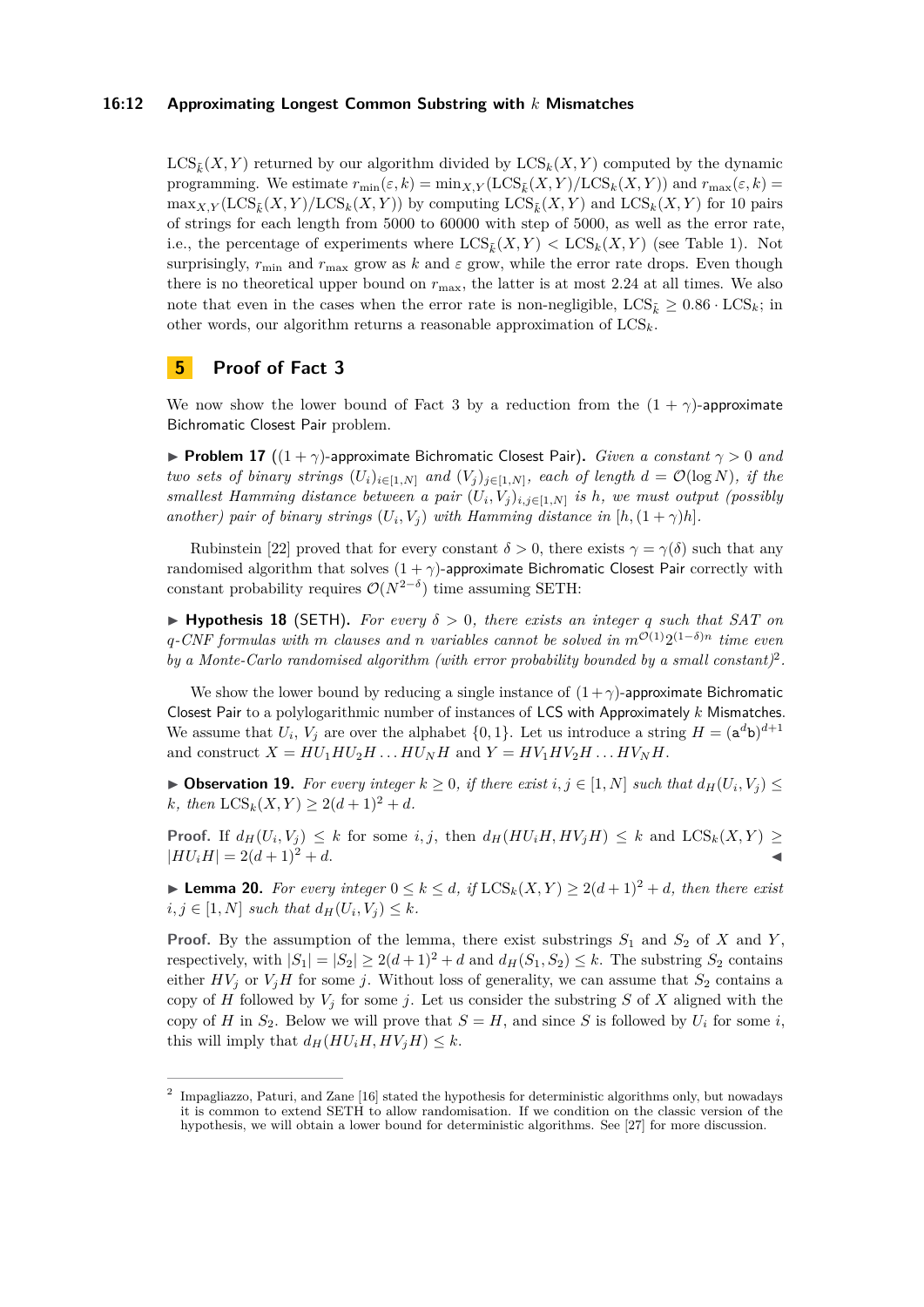

**Figure 4** Substrings *S*<sup>1</sup> and *S*<sup>2</sup> of *X* and *Y* , respectively, substring *S* aligned with a copy of *H* in *S*2, and the shift *s*.

Suppose that  $S \neq H$ , and let  $0 < s < (d+1)^2 + d$  be the distance between the starting positions of *S* and the nearest copy of *H* from the left. If  $s < d+1$  or  $(d+1)^2 < s$ , then each occurrence of **b** in *H* creates a mismatch. There are  $d+1 > k$  of them, a contradiction. If  $d + 1 \leq s \leq (d + 1)^2$ , then *S* contains  $U_i$ , creating *d* mismatches with *H*. Since  $|U_i| = d$ and  $|H| = (d+1)^2$ , we will have at least one more mismatch from the alignment of the copy of *H* in *Y* and the copies of *H* in *X* that surround  $U_i$ . Therefore, in total there are at least  $d+1 > k$  mismatches, a contradiction. To conclude, both cases are impossible, and hence  $s = 0$ . The lemma follows as explained above.

With this lemma, we can now proceed to prove Fact [3.](#page-1-1) Define  $\varepsilon = \gamma/3$  and consider all  $k = 1$ ,  $(1 + \varepsilon)$ ,  $(1 + \varepsilon)^2$ ,  $(1 + \varepsilon)^3$ , ... until  $d/(1 + \varepsilon)$ . For each *k*, we run log log *n* independent instances of an algorithm for LCS with Approximately  $k$  Mismatches. Let  $k_0$  be the smallest *k* such that the identified longest common substring with approximately *k* mismatches has length at least  $2(d+1)^2 + d$ .

By the definition of  $k_0$ , Observation [19](#page-11-2) and Lemma [20,](#page-11-3) there do not exist  $i, j \in [1, N]$  such that  $d_H(U_i, V_j) \leq k_0/(1+\varepsilon)$ , but there exist  $i, j \in [1, N]$  such that  $d_H(U_i, V_j) \leq k_0(1+\varepsilon)$ . In the  $(1 + \gamma)$ -approximate Bichromatic Closest Pair problem, this translates to  $k_0/(1 + \varepsilon)$  $h \leq k_0(1+\varepsilon)$ , where *h* is the minimal distance between all pairs  $U_i, V_j$ . This is equivalent to

$$
h \le k_0(1+\varepsilon) < h(1+\varepsilon)^2 = h(1 + \frac{2}{3}\gamma + \frac{1}{9}\gamma^2) \le h(1+\gamma),
$$

which means that the pair  $(U_i, V_j)$  found by the algorithm for  $k_0$  is a valid solution for (1 + *γ*)-approximate Bichromatic Closest Pair. It follows that, for some *k*, the algorithm for LCS with Approximately *k* Mismatches must spend  $\Omega(N^{2-\delta}/\log_{1+\varepsilon} \log N)$  time. We have  $n = |X| = |Y| = \mathcal{O}(d^2N) = \mathcal{O}(N \log^2 N)$ , which implies  $N = \Omega(n/\log^2 n)$ . Fact [3](#page-1-1) follows.

**References**

<span id="page-12-0"></span>**<sup>1</sup>** Amir Abboud, Richard Ryan Williams, and Huacheng Yu. More applications of the polynomial method to algorithm design. In *SODA'15*, pages 218–230, 2015. [doi:10.1137/1.](https://doi.org/10.1137/1.9781611973730.17) [9781611973730.17](https://doi.org/10.1137/1.9781611973730.17).

<span id="page-12-2"></span>**<sup>2</sup>** Dimitris Achlioptas. Database-friendly random projections: Johnson-Lindenstrauss with binary coins. *Journal of Computer and System Sciences*, 66(4):671–687, 2003. [doi:10.1016/](https://doi.org/10.1016/S0022-0000(03)00025-4) [S0022-0000\(03\)00025-4](https://doi.org/10.1016/S0022-0000(03)00025-4).

<span id="page-12-3"></span>**<sup>3</sup>** Manindra Agrawal, Neeraj Kayal, and Nitin Saxena. PRIMES is in P. *Annals of Mathematics*, 160(2):781–793, 2004. [doi:10.4007/annals.2004.160.781](https://doi.org/10.4007/annals.2004.160.781).

<span id="page-12-1"></span>**<sup>4</sup>** Alexandr Andoni and Piotr Indyk. Efficient algorithms for substring near neighbor problem. In *SODA'06*, pages 1203–1212, 2006. [doi:10.1145/1109557.1109690](https://doi.org/10.1145/1109557.1109690).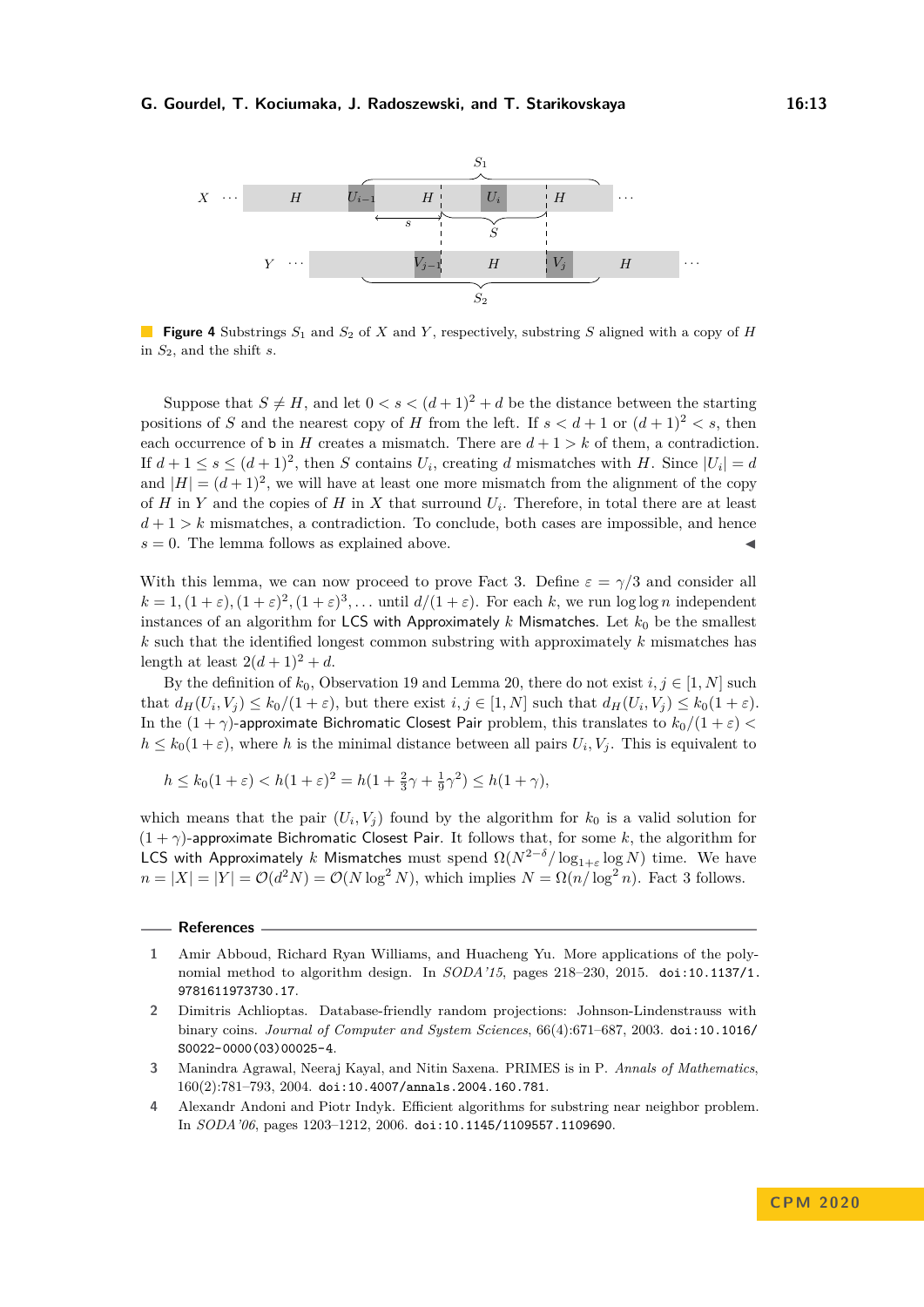#### **16:14 Approximating Longest Common Substring with** *k* **Mismatches**

- <span id="page-13-9"></span>**5** Alexandr Andoni and Ilya Razenshteyn. Optimal data-dependent hashing for approximate near neighbors. In *STOC'15*, pages 793–801, 2015. [doi:10.1145/2746539.2746553](https://doi.org/10.1145/2746539.2746553).
- <span id="page-13-2"></span>**6** Maxim Babenko and Tatiana Starikovskaya. Computing the longest common substring with one mismatch. *Problems of Information Transmission*, 47(1):28–33, 2011. [doi:10.1134/](https://doi.org/10.1134/S0032946011010030) [S0032946011010030](https://doi.org/10.1134/S0032946011010030).
- <span id="page-13-0"></span>**7** Arturs Backurs and Piotr Indyk. Edit distance cannot be computed in strongly subquadratic time (unless SETH is false). *SIAM Journal on Computing*, 47(3):1087–1097, 2018. [doi:](https://doi.org/10.1137/15M1053128) [10.1137/15M1053128](https://doi.org/10.1137/15M1053128).
- <span id="page-13-1"></span>**8** Diptarka Chakraborty, Debarati Das, Elazar Goldenberg, Michal Koucký, and Michael E. Saks. Approximating edit distance within constant factor in truly sub-quadratic time. In *FOCS'18*, pages 979–990, 2018. [doi:10.1109/FOCS.2018.00096](https://doi.org/10.1109/FOCS.2018.00096).
- <span id="page-13-18"></span>**9** Min-Te Chao. A general purpose unequal probability sampling plan. *Biometrika*, 69(3):653–656, December 1982. [doi:10.2307/2336002](https://doi.org/10.2307/2336002).
- <span id="page-13-6"></span>**10** Panagiotis Charalampopoulos, Maxime Crochemore, Costas S. Iliopoulos, Tomasz Kociumaka, Solon P. Pissis, Jakub Radoszewski, Wojciech Rytter, and Tomasz Waleń. Linear-time algorithm for long LCF with *k* mismatches. In *CPM'18*, pages 23:1–23:16, 2018. [doi:](https://doi.org/10.4230/LIPIcs.CPM.2018.23) [10.4230/LIPIcs.CPM.2018.23](https://doi.org/10.4230/LIPIcs.CPM.2018.23).
- <span id="page-13-15"></span>**11** Aditi Dhagat, Peter Gács, and Peter Winkler. On playing "Twenty questions" with a liar. In *SODA'92*, pages 16–22, 1992. URL: <http://dl.acm.org/citation.cfm?id=139404.139409>.
- <span id="page-13-16"></span>**12** Michael J. Fischer and Michael S. Paterson. String matching and other products. In *Complexity of Computation*, pages 113–125, 1974.
- <span id="page-13-3"></span>**13** Tomás Flouri, Emanuele Giaquinta, Kassian Kobert, and Esko Ukkonen. Longest common substrings with *k* mismatches. *Information Processing Letters*, 115(6-8):643–647, 2015.
- <span id="page-13-19"></span>**14** Zvi Galil and Raffaele Giancarlo. Improved string matching with *k* mismatches. *SIGACT News*, 17(4):52–54, March 1986. [doi:10.1145/8307.8309](https://doi.org/10.1145/8307.8309).
- <span id="page-13-4"></span>**15** Szymon Grabowski. A note on the longest common substring with *k*-mismatches problem. *Information Processing Letters*, 115(6-8):640–642, 2015.
- <span id="page-13-8"></span>**16** Russell Impagliazzo, Ramamohan Paturi, and Francis Zane. Which problems have strongly exponential complexity? *Journal of Computer and System Sciences*, 63(4):512–530, 2001. [doi:10.1006/jcss.2001.1774](https://doi.org/10.1006/jcss.2001.1774).
- <span id="page-13-13"></span>**17** William B. Johnson and Joram Lindenstrauss. Extensions of Lipschitz mappings into a Hilbert space. In *Modern Analysis and Probability*, volume 26 of *Contemporary Mathematics*, pages 189–206, 1984.
- <span id="page-13-11"></span>**18** Richard M. Karp and Michael O. Rabin. Efficient randomized pattern-matching algorithms. *IBM Journal of Research and Development*, 31(2):249–260, 1987. [doi:10.1147/rd.312.0249](https://doi.org/10.1147/rd.312.0249).
- <span id="page-13-7"></span>**19** Tomasz Kociumaka, Jakub Radoszewski, and Tatiana Starikovskaya. Longest common substring with approximately *k* mismatches. *Algorithmica*, 81(6):2633–2652, 2019. [doi:](https://doi.org/10.1007/s00453-019-00548-x) [10.1007/s00453-019-00548-x](https://doi.org/10.1007/s00453-019-00548-x).
- <span id="page-13-10"></span>**20** Chris-Andre Leimeister and Burkhard Morgenstern. kmacs: the *k*-mismatch average common substring approach to alignment-free sequence comparison. *Bioinformatics*, 30(14):2000–2008, 2014. [doi:10.1093/bioinformatics/btu331](https://doi.org/10.1093/bioinformatics/btu331).
- <span id="page-13-12"></span>**21** Benny Porat and Ely Porat. Exact and approximate pattern matching in the streaming model. In *FOCS'09*, pages 315–323, 2009. [doi:10.1109/FOCS.2009.11](https://doi.org/10.1109/FOCS.2009.11).
- <span id="page-13-14"></span>**22** Aviad Rubinstein. Hardness of approximate nearest neighbor search. In *STOC'18*, pages 1260–1268, 2018. [doi:10.1145/3188745.3188916](https://doi.org/10.1145/3188745.3188916).
- <span id="page-13-17"></span>**23** Terence Tao, Ernest Croot III, and Harald Helfgott. Deterministic methods to find primes. *AMS Mathematics of Computation*, 81(278):1233–1246, 2012. [doi:10.1090/](https://doi.org/10.1090/S0025-5718-2011-02542-1) [S0025-5718-2011-02542-1](https://doi.org/10.1090/S0025-5718-2011-02542-1).
- <span id="page-13-5"></span>**24** Sharma V. Thankachan, Alberto Apostolico, and Srinivas Aluru. A provably efficient algorithm for the *k*-mismatch average common substring problem. *Journal of Computational Biology*, 23(6):472–482, 2016. [doi:10.1089/cmb.2015.0235](https://doi.org/10.1089/cmb.2015.0235).